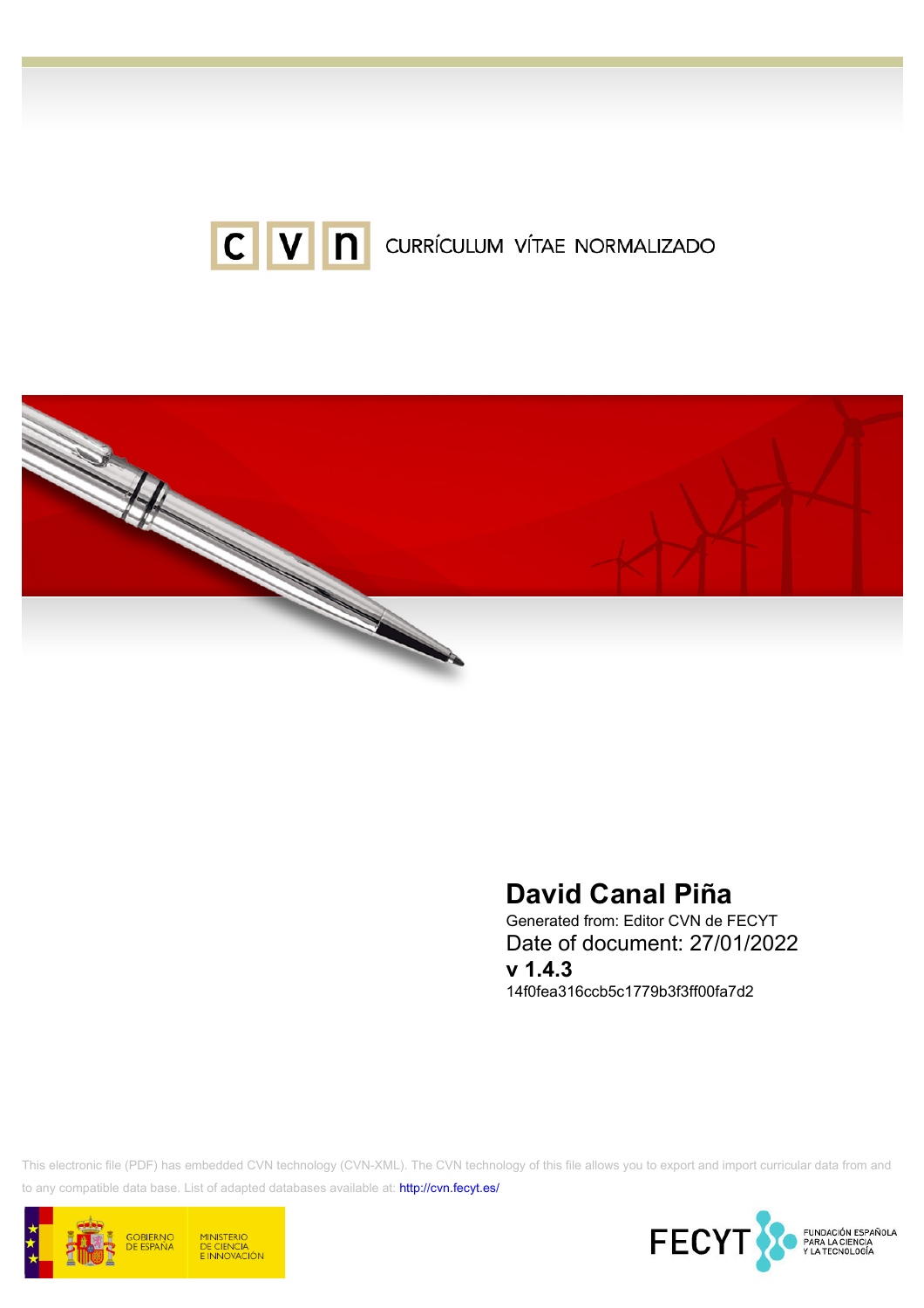

## Summary of CV

This section describes briefly a summary of your career in science, academic and research; the main scientific and technological achievements and goals in your line of research in the medium -and long- term. It also includes other important aspects or peculiarities.

I have 15 years of experience in the fields of evolutionary ecology/biology and conservation. In that time, I have become a well-trained biologist specialising in applying modern tools to address relevant questions about life-history, behavioural ecology, and conservation of natural populations. Before graduation, I developed my undergraduate thesis with Dr. Göran Arnqvist at Uppsala University, Sweden. After my graduation as a Biologist in 2004 from the University of Alcalá (Spain), I was awarded a pre-doctoral I3P grant from the Spanish National Research Council (CSIC) to develop my PhD with Dr. Jaime Potti. During my PhD, using the pied flycatcher (Ficedula hypoleuca) as the model species, I investigated the adaptiveness of different mating strategies and the impact of individual genetic diversity on fitness, which resulted in high profile publications ( Heredity, Behav. Ecol., J. Evol. Biol.). During this period, I improved bird capturing and got fieldwork designing and data collection skills.

 I have collaborated with prestigious (inter)national research groups and participated several in (inter)national projects during my research career. I carried a stay at the Research Institute of Hunting Resources (IREC, Spain), where I learned diverse DNA genotyping and sequencing techniques. I also visited the Center for the Study and Conservation of Birds of Prey in Argentina (CECARA), wherein I collaborated on a conservation project concerning the endangered crowned eagle (Harpyhaliaetus coronatus). The latter stays led to longlasting scientific collaborations, including a post doctoral position, and notable publications ( Conserv. Genet, Mol. Ecol. Resour.). I have also enjoyed contracts with the research groups led by Dr. Paola Laiolo (IMIB, Spain) and Dr. Laszlo Garamszegi (CER, Hungary). These collaborations allowed me to extend my research into new evolutionary topics such as song evolution, coevolution of parasites-hosts (Mol. Ecol, Behav Ecol). My postdoctoral position with Miguel Ferrer, framed within a European project, offered me the opportunity to further develop my research line on conservation biology and establish new international collaborations. Currently, I have a MTA-Premium fellowship, a prestigious grant, at the Centre for Ecological Research (Budapest), wherein I study the behavioural and genetic responses of individuals to environmental changes ( Evolution, Sci. Reports). Ongoing (inter)national collaborations include Dr. Magdalena Zagalska-Neubauer (Polish Academy of Sciences), Dr. Martin Päckert (Senckenberg Natural History Collections, Germany), Dr. Paco Garcia-Gonzalez (EBD, Spain), Dr. Laszlo Garamszegi (CER; Hungary) or Lotte Schlicht (Max Planck, Germany)

 I have demonstrated great initiative throughout the years, facing new challenges and goals. As an example, I innovated a protocol for the genotyping of MHC (Major histocompatibility complex) genes in passerines ( BMC Research notes), a topic considered challenging at that time due to the high complexity of the MHC in this taxa. I have tried to use innovative approaches to solve important research questions during my career. As examples, I have used state-of-the-art drones ( Plos One) and statistical approaches ( BMC Ecology and Evolution), and I was a pioneer at Doñana Biological Station in taking advantage of the advances supported by NGS to address the characterisation of adaptive genes in natural populations.



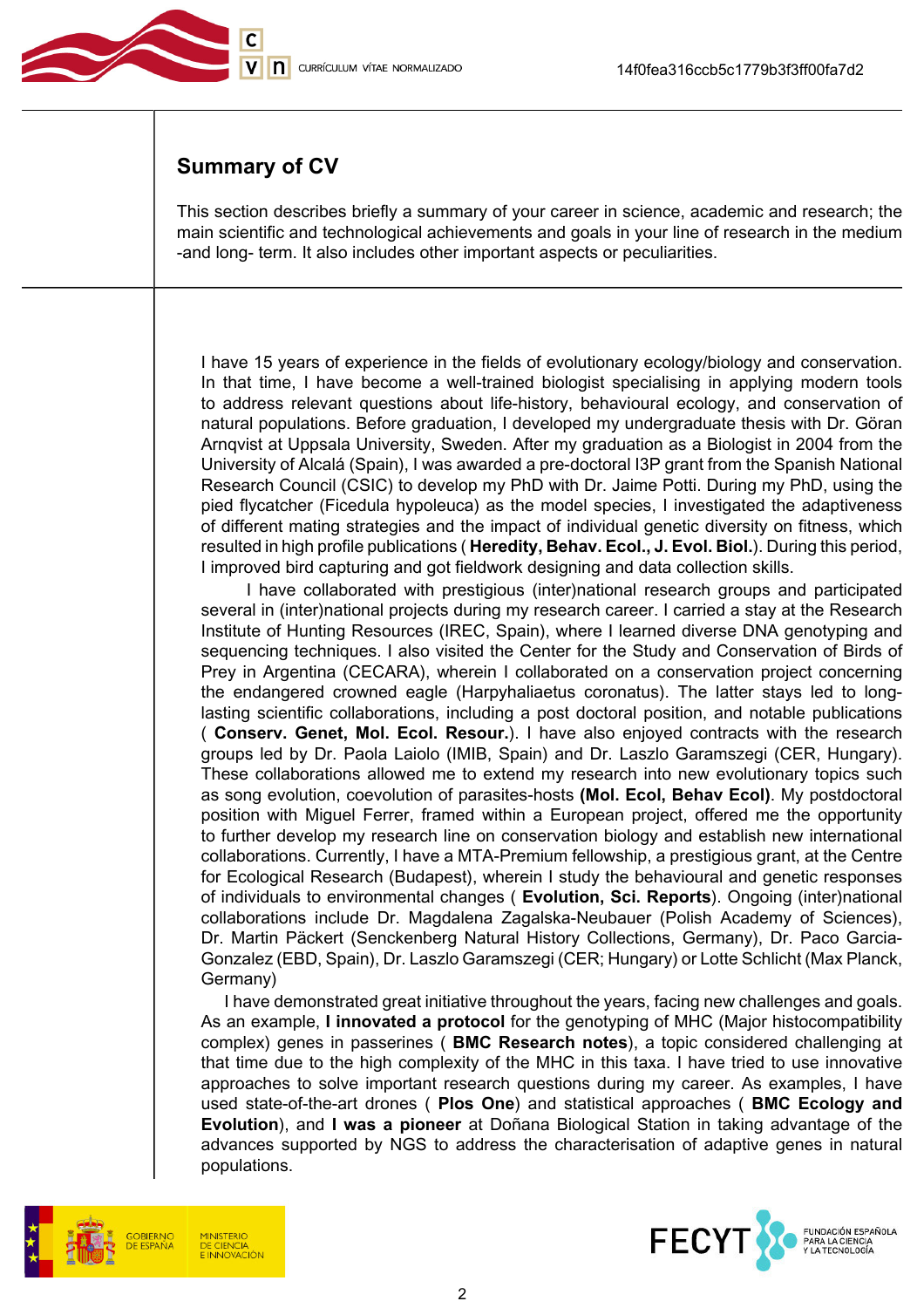I am committed to academic formation. Thus, during my post-doctoral stage, I have supervised 10 students (6 master students and 4 bachelor students) and evaluated, as a tribunal member, several final master's theses. I have also reviewed R&D projects for the Spanish Ministry, and I am an associated editor in 3 SCI journals.



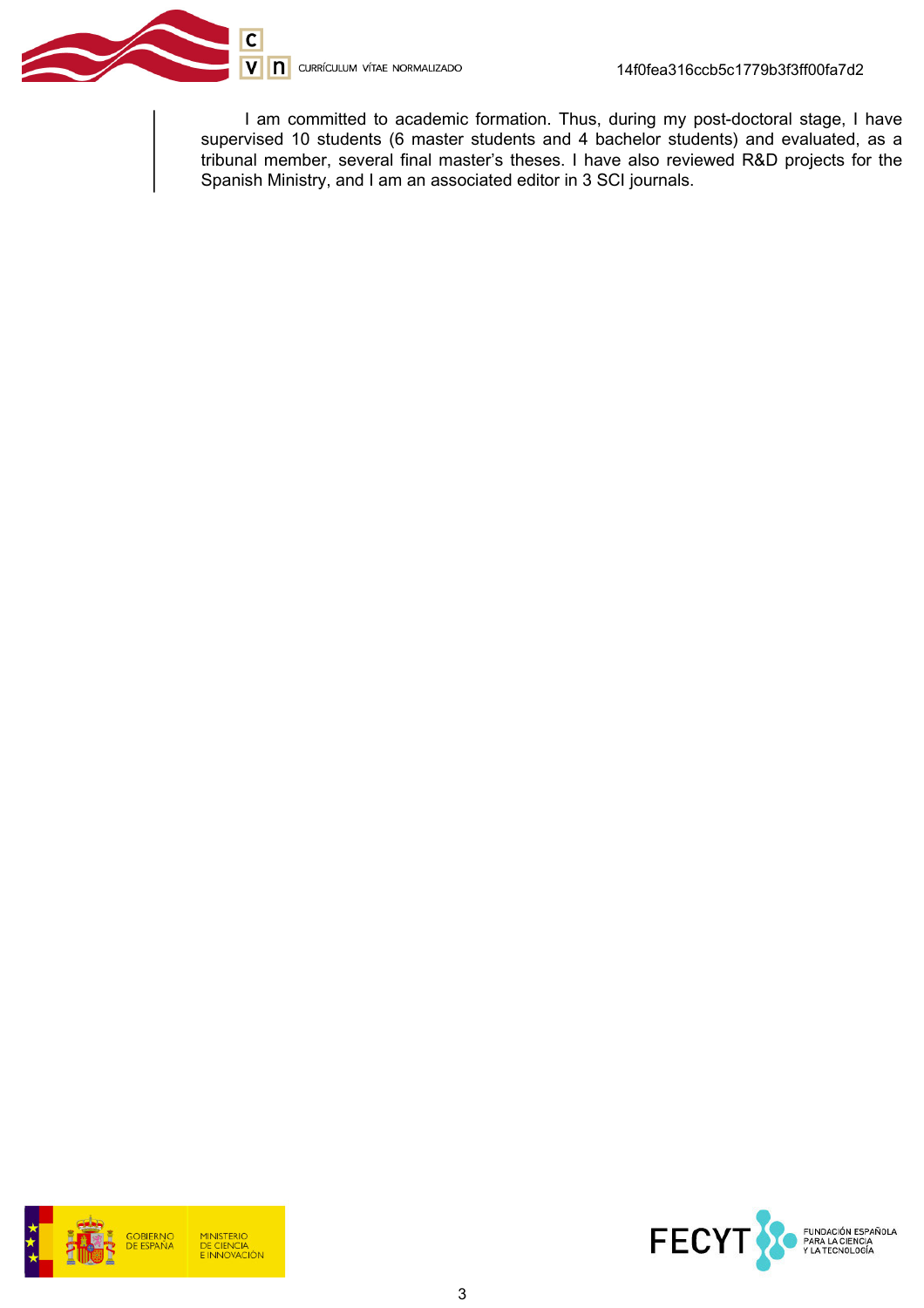

# General quality indicators of scientific research

This section describes briefly the main quality indicators of scientific production (periods of research activity, experience in supervising doctoral theses, total citations, articles in journals of the first quartile, H index...). It also includes other important aspects or peculiarities.

Publications: 44 (3 more under review) Publications in 1º quartile (Q1): 43 Book chapters: 2 h-index= 17 (Google Scholar) Citations: 847 (Google Scholar) Participation in research projects = 16 ( 3 of them as PI) Participation in (inter)national congresses: 29 Intellectual Property registries = 2 Master students supervised = 6 Bachelor students supervised = 4



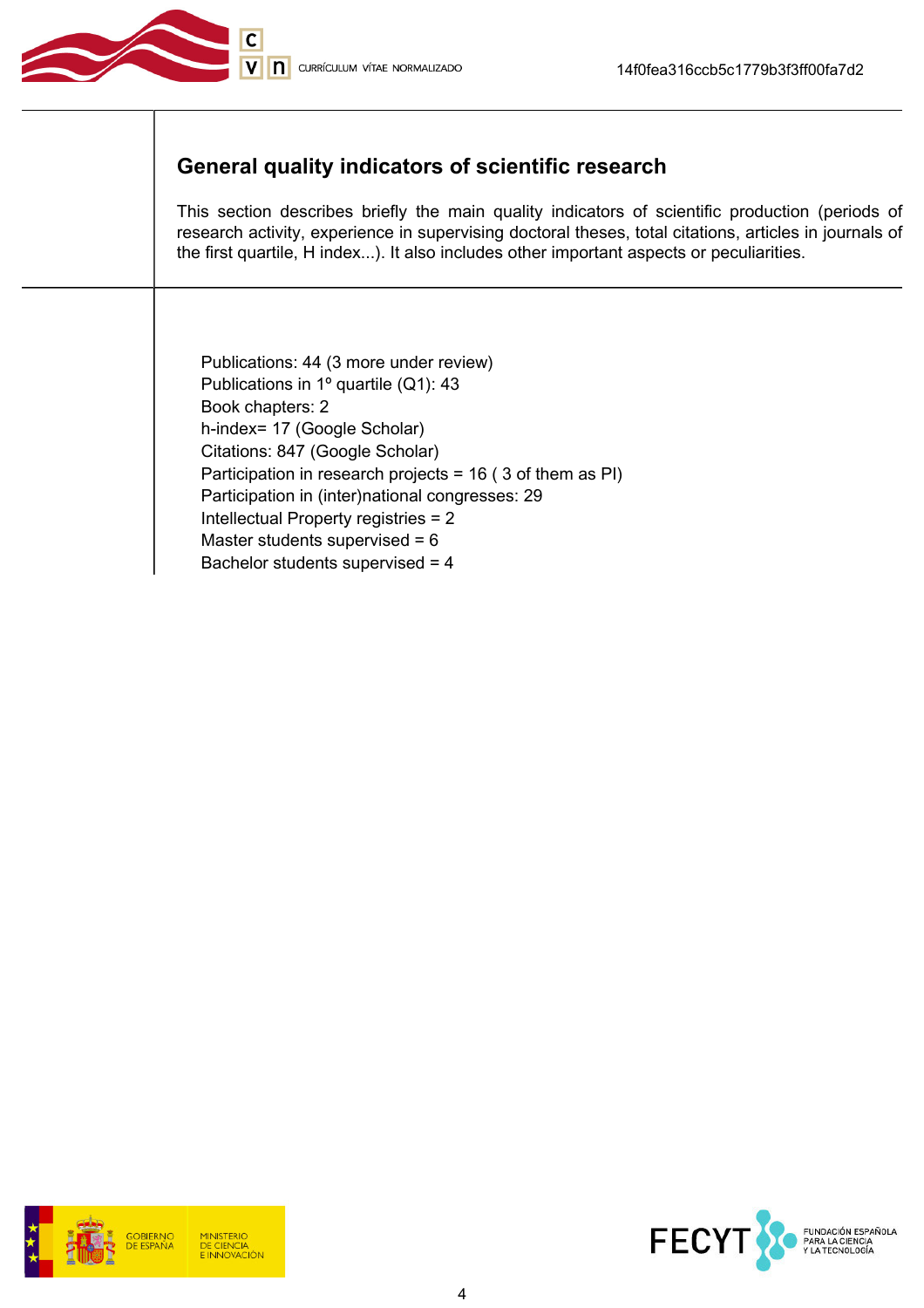



# David Canal Piña

Surname(s):<br>
Name: Canal Piña<br>
David Name:<br>DNI: DNI: 51986565X<br>ORCID: 6000-0003-4 ORCID: 0000-0003-2875-2987 55669777300<br>E-4401-2013 ResearcherID:<br>Date of birth: 03/08/1980 Gender: **Male** Land line phone: (+34) 620780341 Email: dav.canal.p@gmail.com Personal web page: https://www.davidcanalresearch.com/

#### Current professional situation

Employing entity: Centre for Ecological Research Department: Institute of Ecology and Botany Professional category: Postdoctoral fellowship City employing entity: Hungary Phone: (+36) 28 360122/149 Start date: 15/10/2019 Primary (UNESCO code): 240102 - Animal behaviour; 240106 - Animal ecology; 240210 - Population biology; 240800 - Ethology Performed tasks: Research Identify key words: Behavioural biology; Evolutionary biology; Conservation biology; Animal ecology

### Previous positions and activities

|                | <b>Employing entity</b>                                                                     | <b>Professional category</b> | <b>Start date</b> |
|----------------|---------------------------------------------------------------------------------------------|------------------------------|-------------------|
|                | Scientific and Technical Research Council   Postdoctoral fellowship<br>(CONICET), Argentina |                              | 01/04/2018        |
| $\overline{2}$ | Doñana Biological Station-CSIC                                                              | Research contract            | 01/08/2016        |
| 3              | Doñana Biological Station-CSIC                                                              | Research contract            | 01/05/2014        |
| 4              | Doñana Biological Station-CSIC                                                              | Research contract            | 01/05/2013        |
| 5              | Doñana Biological Station-CSIC                                                              | Research contract            | 20/06/2011        |
| 6              | Research Unit of Biodiversity (UMIB)                                                        | Research contract            | 26/09/2010        |
| 7              | Doñana Biological Station-CSIC                                                              | Pre-doctoral fellowship      | 01/01/2006        |

1 Employing entity: Scientific and Technical Research Council (CONICET), Argentina Professional category: Postdoctoral fellowship Start-End date: 01/04/2018 - 15/10/2019





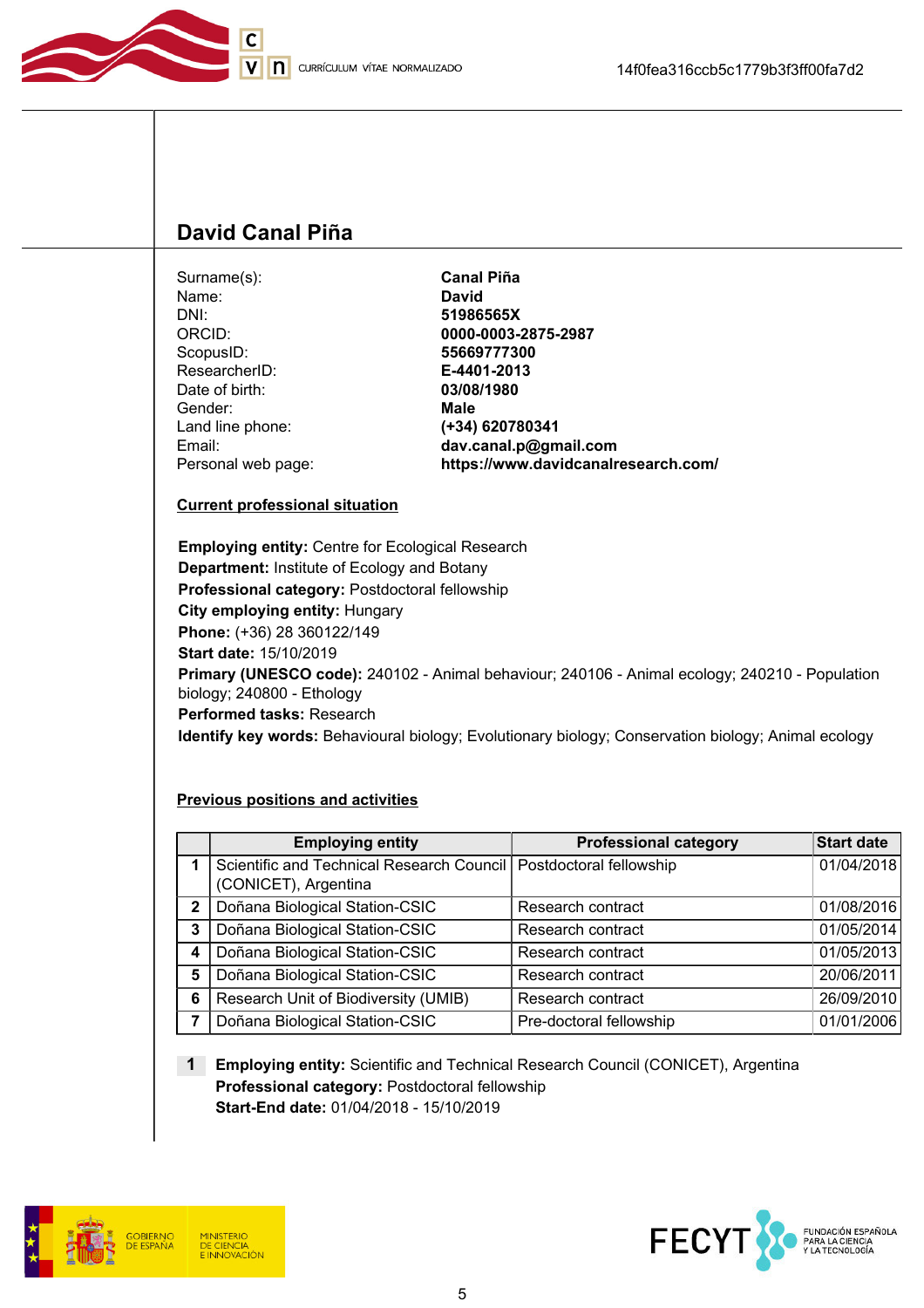V n currículum vítae normalizado

C

- 2 Employing entity: Doñana Biological Station-CSIC Professional category: Research contract Start-End date: 01/08/2016 - 31/03/2018 Performed tasks: Scientific research
- 3 Employing entity: Doñana Biological Station-CSIC Professional category: Research contract Start-End date: 01/05/2014 - 31/12/2015 Performed tasks: Scientific research
- 4 Employing entity: Doñana Biological Station-CSIC Professional category: Research contract Start-End date: 01/05/2013 - 31/12/2013 Performed tasks: Scientific research
- 5 Employing entity: Doñana Biological Station-CSIC Professional category: Research contract Start-End date: 20/06/2011 - 19/09/2012 Performed tasks: Scientific research
- 6 Employing entity: Research Unit of Biodiversity (UMIB) Professional category: Research contract Start-End date: 26/09/2010 - 31/12/2010 Performed tasks: Scientific research
- 7 Employing entity: Doñana Biological Station-CSIC Professional category: Pre-doctoral fellowship Start-End date: 01/01/2006 - 31/12/2009 Performed tasks: PhD development

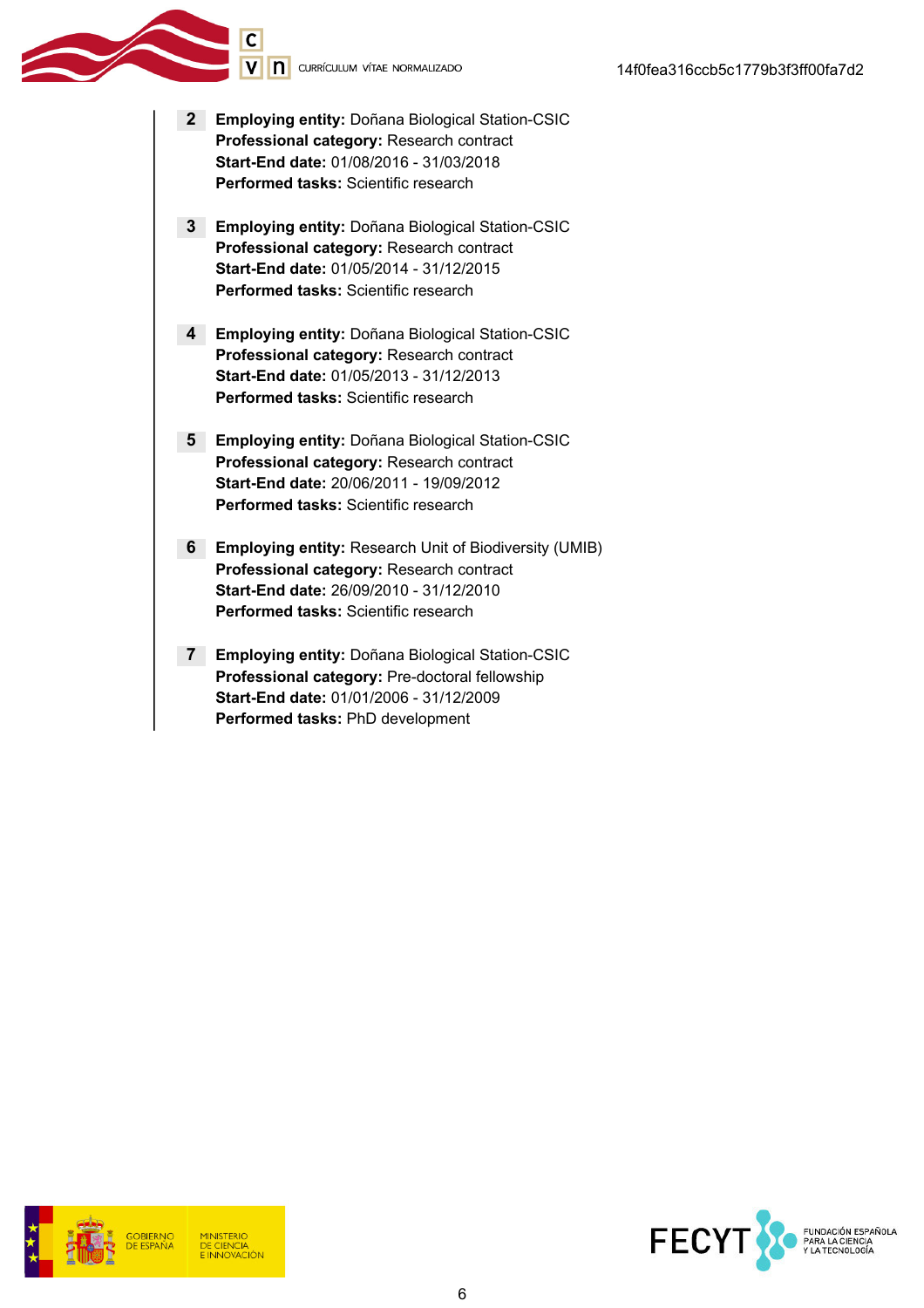

# Education

## University education

## 1st and 2nd cycle studies and pre-Bologna degrees

- 1 University degree: Middle degree Name of qualification: Research Sufficiency Diploma (DEA) Degree awarding entity: Complutense University of Madrid. Spain Date of qualification: 27/09/2007
- 2 Name of qualification: Bs.C Biological Sciences Degree awarding entity: University of Alcalá. Madrid. Spain Date of qualification: 23/09/2004
- 3 University degree: Undergaduate thesis Name of qualification: Undergaduate thesis Degree awarding entity: Uppsala University, Sweden Date of qualification: 16/09/2004

### **Doctorates**

Doctorate programme: Zoology and physical anthropology Degree awarding entity: Complutense University of Madrid Date of degree: 03/07/2012 Thesis title: Extra pair paternity and individual genetic variation: implications for the fitness of pied flycatchers, Ficedula hypoleuca Thesis director: J Potti Sánchez Obtained qualification: Excellent Cum Laude (highest qualification)

### Attended advanced, improvement and innovative teacher training and new technology courses and seminars focused on improving teaching

1 Title of course/seminar: Advanced course to pilot remotely piloted aircrafts (UAVs-RPAs) Organising entity: AEROMAX- Gestión Aeronáutica Type of entity: Business Duration in hours: 60 hours Start-End date: 21/09/2015 - 27/09/2015

2 Title of course/seminar: Use of wild fauna in research: Animal experimentation and welfare, category C **Organising entity: Centros de Estudios Biosanitarios** (CEB) Type of entity: Business Duration in hours: 40 hours

Start-End date: 06/07/2015 - 21/07/2015



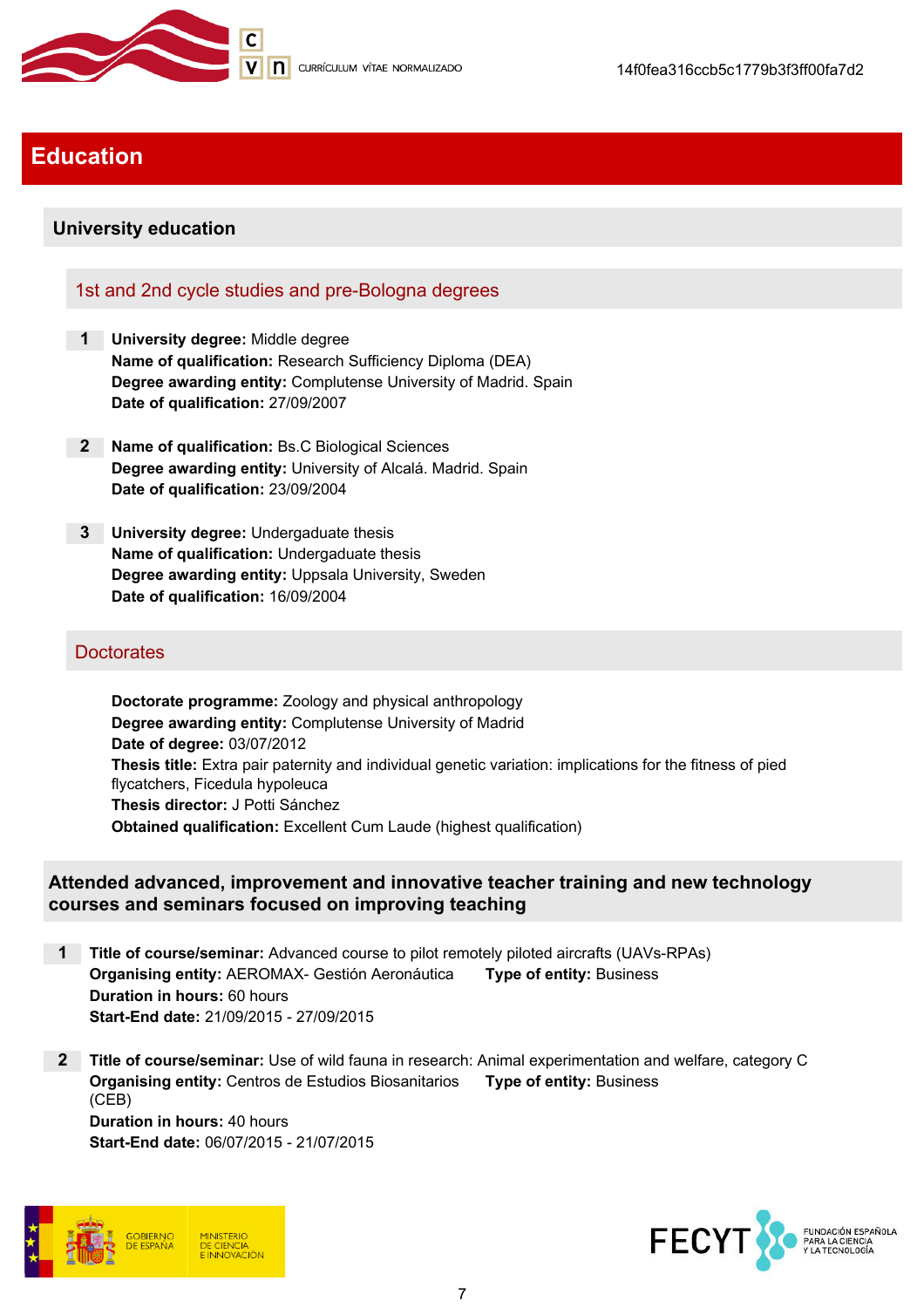V n currículum vítae normalizado



Start-End date: 16/03/2015 - 16/06/2015

4 Title of course/seminar: Specific wine english course - Meetings advanced Organising entity: Consejo Superior de Investigaciones Type of entity: State agency **Científicas** Faculty, institute or centre: Estación Biológica de Doñana Duration in hours: 30 hours Start-End date: 20/04/2015 - 31/05/2015

- 5 Title of course/seminar: Course of QGIS 2.6 Brighton Organising entity: MappingGIS Duration in hours: 60 hours Start-End date: 03/12/2014 - 30/12/2014
- 6 Title of course/seminar: ACCESS 2010 Advanced on line Organising entity: Consejo Superior de Investigaciones Type of entity: State agency **Científicas** Faculty, institute or centre: Estación Biológica de Doñana Duration in hours: 20 hours Start-End date: 07/10/2013 - 11/11/2013
- 7 Title of course/seminar: Writing of scientific articles and presentation of communications in congresses Organising entity: Consejo Superior de Investigaciones Type of entity: State agency **Científicas** Faculty, institute or centre: Estación Biológica de Doñana Duration in hours: 20 hours Start-End date: 07/10/2013 - 10/10/2013
- 8 Title of course/seminar: Global Change in the Mediterranean: Learning from experiences worldwide Organising entity: Ecogenes Faculty, institute or centre: Estación Biológica de Doñana Duration in hours: 16 hours Start-End date: 15/11/2012 - 16/11/2012
- 9 Title of course/seminar: Introduction to conservation genomics **Organising entity:** European Sciencie Fundation **Type of entity:** Foundation Faculty, institute or centre: Universidad of Turku Duration in hours: 35 hours Start-End date: 30/09/2012 - 05/10/2012
- 10 Title of course/seminar: Use of wild fauna in research: Animal experimentation and welfare, category B Organising entity: Fundación General de la Universidad de Granada Duration in hours: 60 hours Start-End date: 28/05/2012 - 27/06/2012



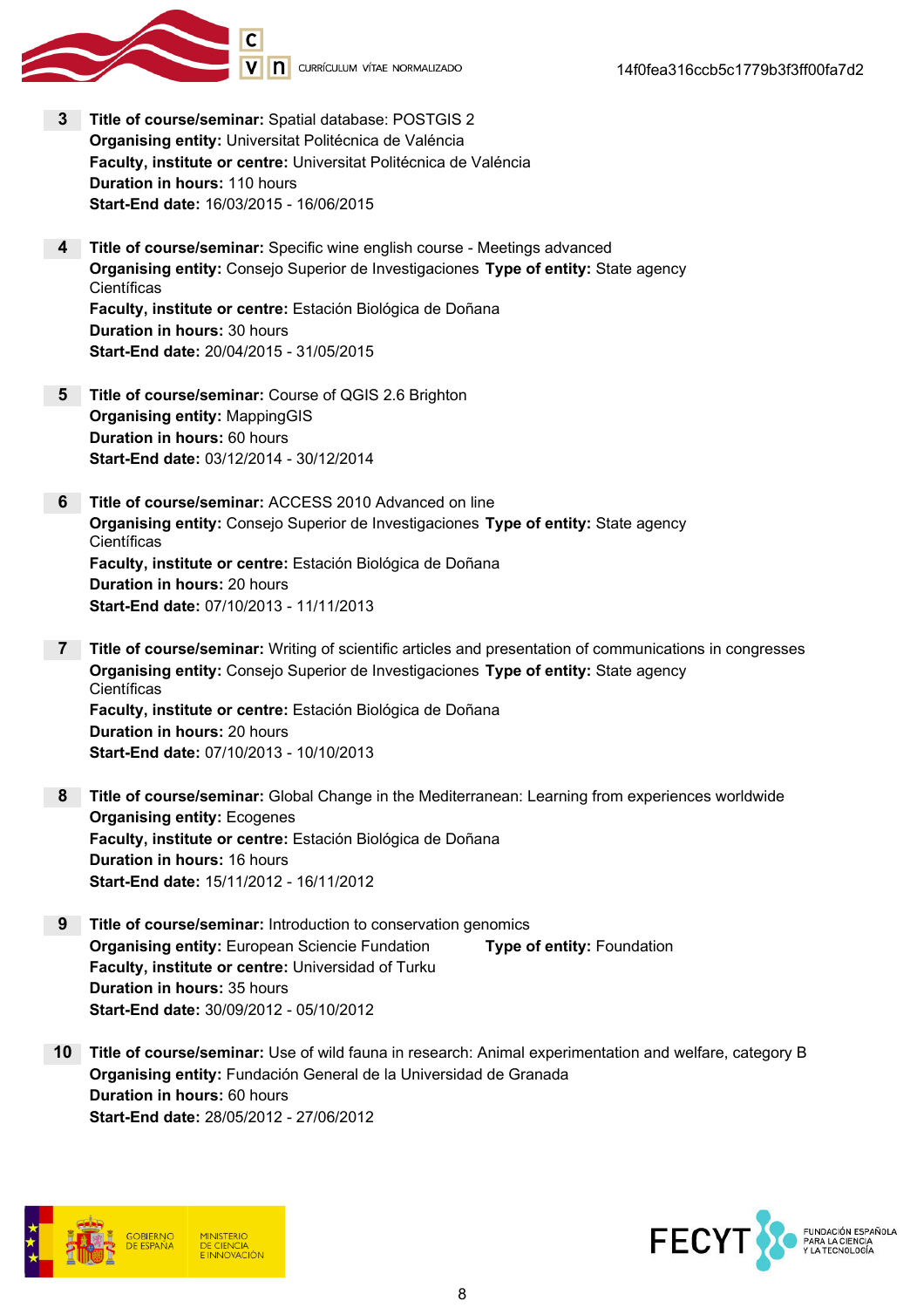

- 11 Title of course/seminar: Introducction to Real-Time PCR Organising entity: Consejo Superior de Investigaciones Type of entity: State agency **Científicas** Faculty, institute or centre: Estación Biológica de Doñana Duration in hours: 16 hours Start-End date: 26/03/2009 - 27/03/2010
- 12 Title of course/seminar: Introduction to data analyses in Molecular Ecology Organising entity: Consejo Superior de Investigaciones Type of entity: State agency **Científicas** Faculty, institute or centre: Estación Biológica de Doñana Duration in hours: 18 hours Start-End date: 30/09/2009 - 02/10/2009
- 13 Title of course/seminar: Capture-Recapture methods to estimate population parameters Organising entity: Consejo Superior de Investigaciones Type of entity: State agency **Científicas** Faculty, institute or centre: Estación Biológica de Doñana Duration in hours: 30 hours Start-End date: 06/10/2008 - 10/10/2008
- 14 Title of course/seminar: Exploratory data analyses course. Natural patterns obtained using regressions Organising entity: Sociedad de Amigos del MNCN Duration in hours: 22 hours Start date: 01/02/2007

### Language skills

| Language | <b>Listening skills</b> | <b>Reading skills</b> | Spoken interaction Speaking skills |   | <b>Writing skills</b> |
|----------|-------------------------|-----------------------|------------------------------------|---|-----------------------|
| English  |                         | ັ                     |                                    |   | ັ                     |
| Spanish  |                         | ◡                     | ◡                                  | ັ | ◡                     |

## Teaching experience

### General teaching experience

- 1 Name of the course: Biologia del Comportamiento Professional category: Beca Colaboracion Type of teaching: Laboratory work University degree: Licenciado en Biología Opción Biología Animal End date: 30/06/2004 **Entity:** Universidad de Alcalá **Type of entity: University** Faculty, institute or centre: Facultad de Ciencias
- 2 Name of the course: Ecologia II Type of programme: Bachelor's degree University degree: Licenciado en Biología Opción Biología Ambiental y Sanitaria



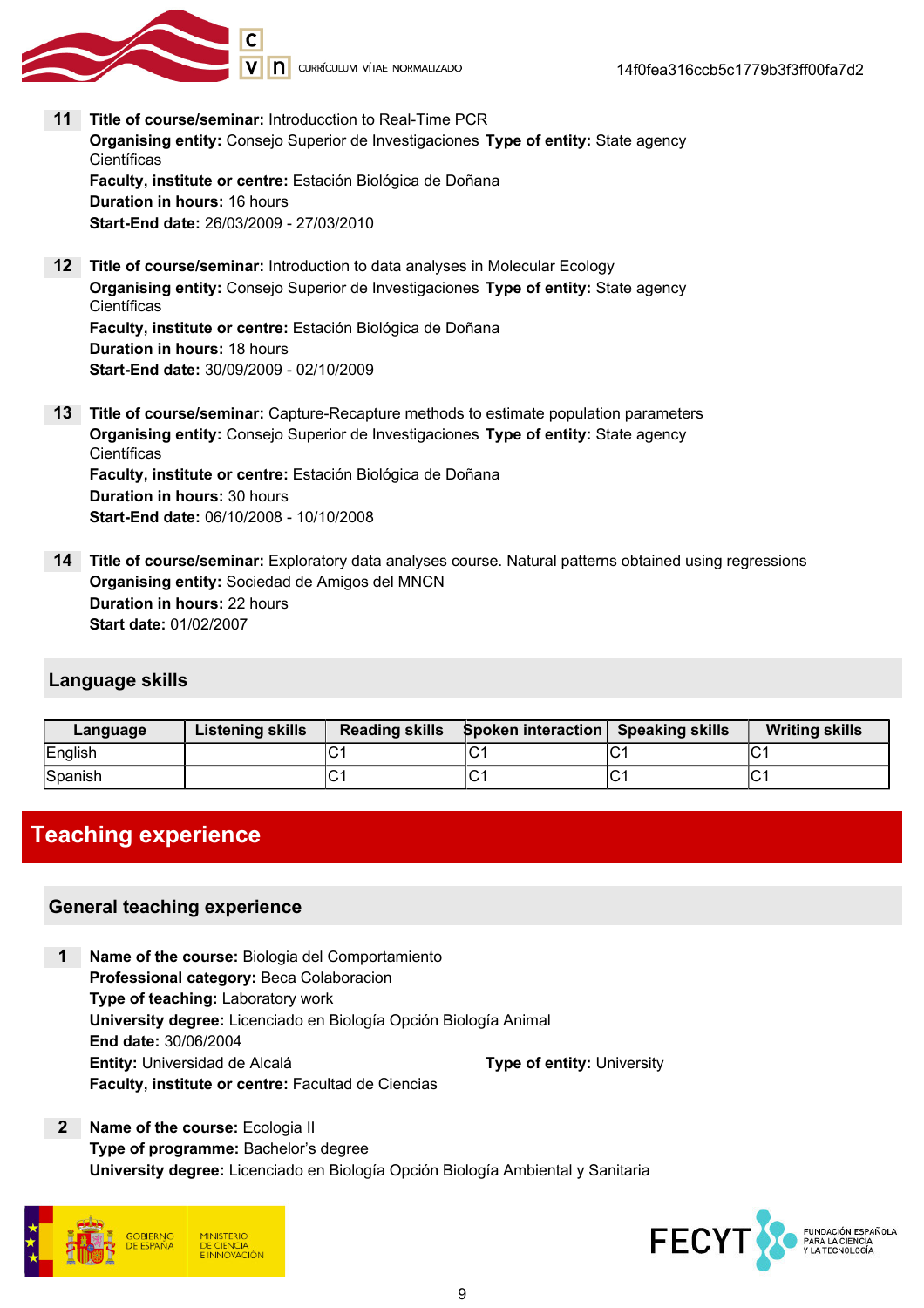

Start date: 04/2021 Type of hours/ ECTS credits: Credits Hours/ECTS credits: 15 **Entity:** Universidad de Córdoba **Type of entity:** University Faculty, institute or centre: Facultad de Ciencias

### Experience supervising doctoral thesis and/or final year projects

**Project title:** MHC supertypes affect survival and lifetime reproductive success in a population of pied flycatchers Type of project: Master Student "Biodiversity and Conservation Biology" Co-director of thesis: Jesús Martínez-Padilla Entity: Pablo de Olavide University. Seville. Spain Student: Antonio Lara Rodriguez Obtained qualification: 8.5 Date of reading: 20/10/2021

- 2 Project title: The role of dispersal in the long-term trajectory and selection pattern of a secondary sexual trait in pied flycatchers Type of project: Master Student "Biodiversity and Conservation Biology" Co-director of thesis: Jesús Martínez-Padilla Entity: Pablo de Olavide University. Seville. Spain Student: Paula Sianes Castillo Obtained qualification: 7 Date of reading: 20/10/2021
- 3 Project title: Influencia de las condiciones ambientales en la prevalencia y abundancia de ectoparásitos en el papamoscas cerrojillo: un estudio a largo plazo Type of project: End of course project Co-director of thesis: Carlos Rouco **Entity:** University of Cordoba. Cordoba. Spain **Type of entity:** University Student: Juan S. Triviño Alberca Obtained qualification: 7.5 Date of reading: 03/09/2021
- 4 Project title: Could supplementary feeding promote wild rabbit translocations success? Type of project: End of course project Co-director of thesis: Carlos Rouco Entity: University of Cordoba. Cordoba. Spain Type of entity: University Student: Mara d'Arán Segovia Trufero Obtained qualification: Matricula de Honor 9.6 Date of reading: 03/07/2021
- 5 Project title: ¿Influye el sexo, edad o hábitat de cría en la infección por malaria aviar del papamoscas cerrojillo? Type of project: End of course project Co-director of thesis: Carlos Rouco Entity: University of Cordoba. Cordoba. Spain Student: Cristina Camacho Rodríguez Obtained qualification: 9.1 Date of reading: 03/07/2021



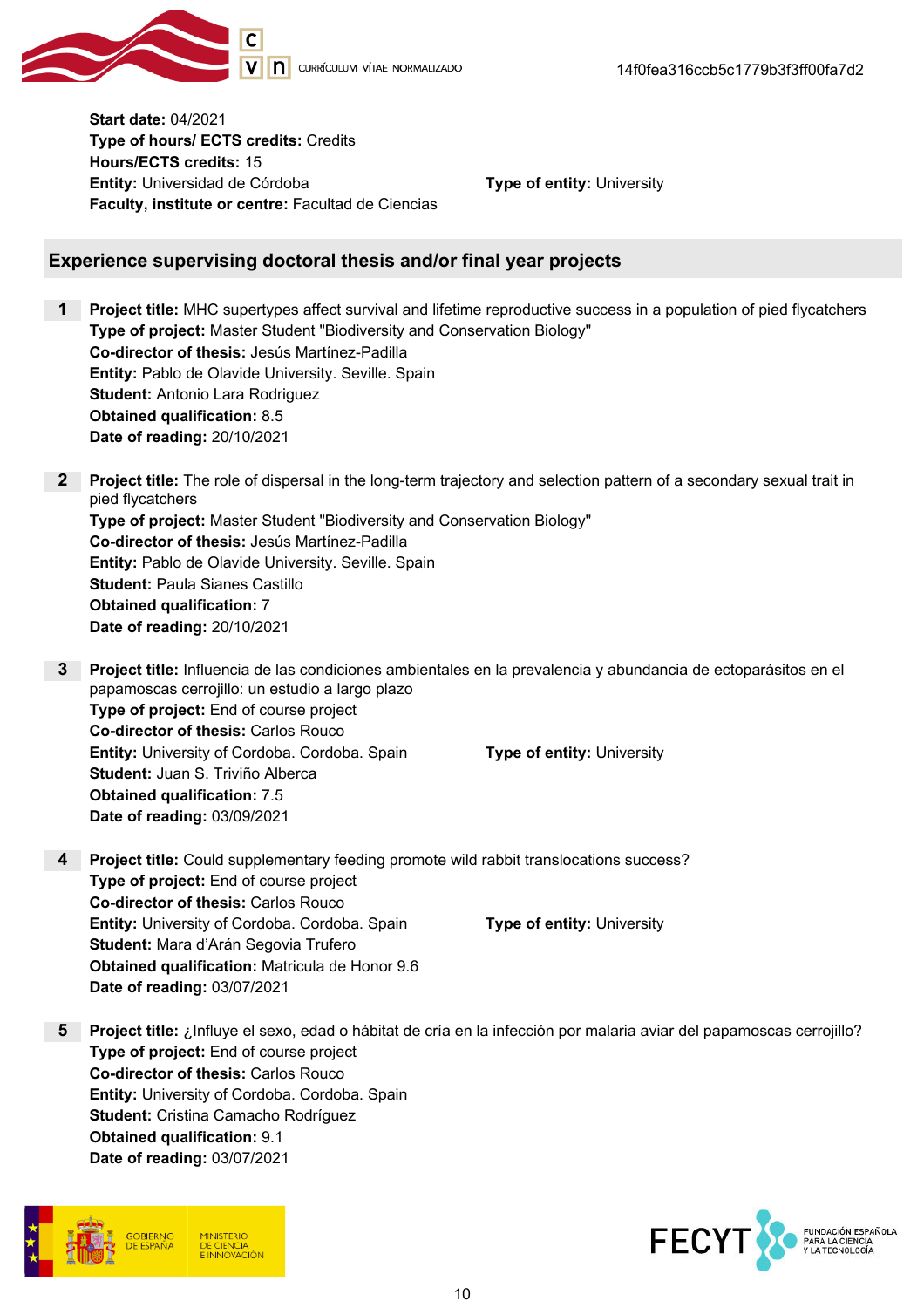

- 6 Project title: ¿Las translocaciones de conejo pueden afectar al tamaño de sus áreas de campeo? Type of project: End of course project Co-director of thesis: Carlos Rouco Entity: University of Cordoba. Cordoba. Spain Student: José J Serrano Rodríguez Obtained qualification: 9.1 Date of reading: 03/07/2021
- **7** Project title: Patterns of selection on the dorsal coloration of male pied flycatchers Type of project: Master Student "Biodiversity and Conservation Biology" Co-director of thesis: Jesús Martínez-Padilla Entity: Pablo de Olavide University. Seville. Spain Student: José I Morales Mata Obtained qualification: 9 Date of reading: 06/10/2020
- 8 Project title: Are males choosy? Investigating male mate preference in a songbird Type of project: Master Student "Biodiversity and Conservation Biology" Co-director of thesis: Laszlo Garamszegi Entity: Pablo de Olavide University. Seville. Spain Student: Ruben García Dominguez Obtained qualification: 7.8 Date of reading: 04/10/2017
- **9** Project title: Survival costs of polygyny in the pied flycatcher Type of project: Master Student "Biodiversity and Conservation Biology" Co-director of thesis: Simone Santoro Entity: Pablo de Olavide University. Seville. Spain Student: Pilar Fernandez Obtained qualification: 9 Date of reading: 04/10/2017
- 10 Project title: Spatio-temporal causes of polygamy in the pied flycatcher. An approach at the local scale Type of project: Master Student "Biodiversity and Conservation Biology" Co-director of thesis: Jaime Potti Sanchez Entity: Pablo de Olavide University. Seville. Spain Student: Javier Manzano Baraza Obtained qualification: Matricula de Honor Date of reading: 09/10/2014

### Other activities/achievements not included above

- 1 Description of the activity: Secretario Tribunal Trabajos de Fin de Máster **Organising entity:** Universidad Pablo de Olavide **Type of entity:** University End date: 2021
- 2 **Description of the activity:** Secretario Tribunal Trabajos de Fin de Máster **Organising entity:** Universidad Pablo de Olavide **Type of entity:** University End date: 2020



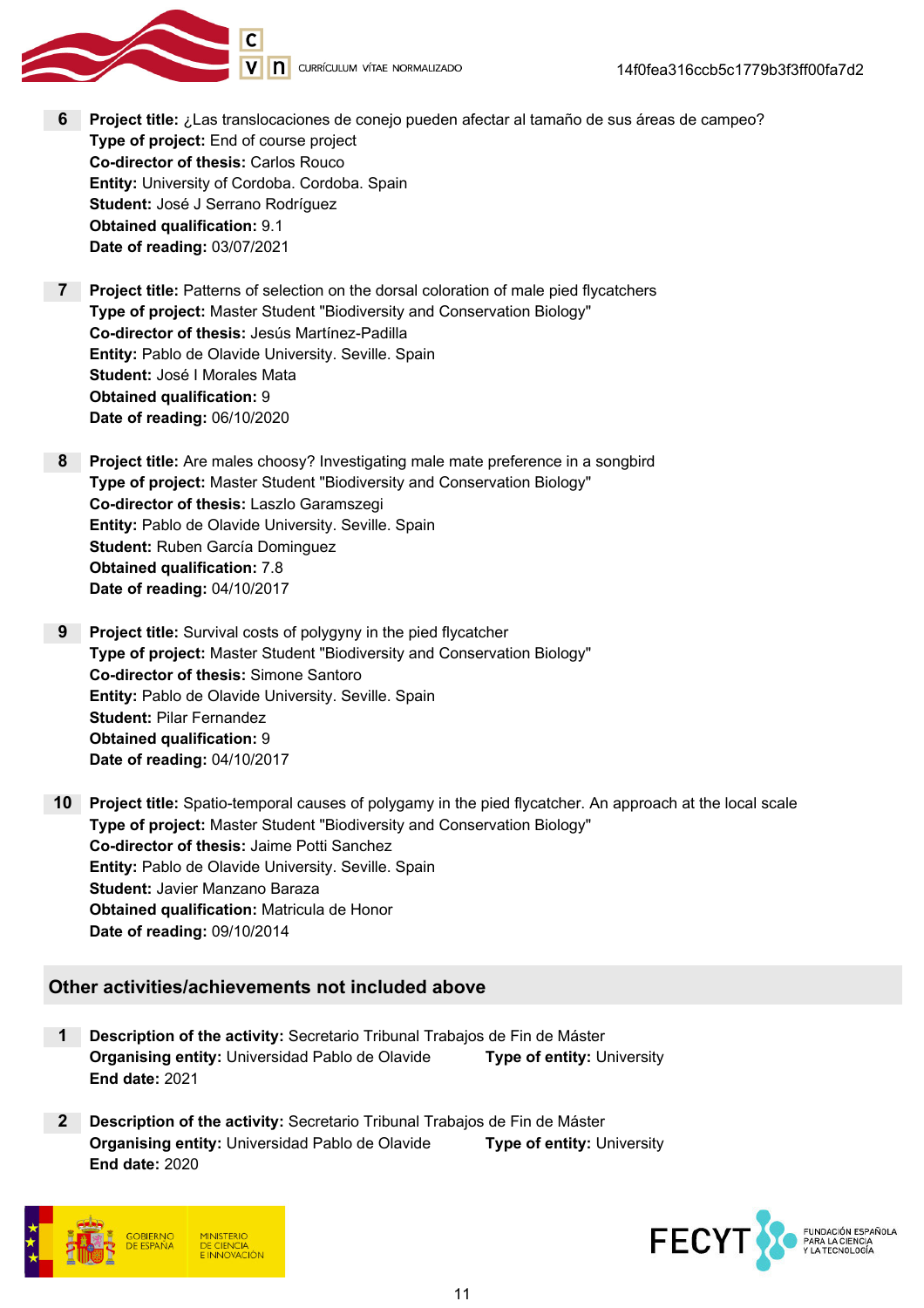

# Scientific and technological experience

## Scientific or technological activities

### R&D projects funded through competitive calls of public or private entities

Name of the project: The role of sexual selection, population subdivision, and parent-offspring transmission of altered environments, in population persistence in a changing world

Name principal investigator (PI, Co-PI....): Paco Garcia-Gonzalez Funding entity or bodies:

Spanish Ministry of Science and Innovation

Start-End date: 01/2020 - 12/2024 Total amount: 171.000 €

2 Name of the project: Implementation of an innovative surveillance system for invasive mosquitoes based on citizen science in Hungary with implications for research and practice City of entity: Hungary

Name principal investigator (PI, Co-PI....): László Zsolt Garamszegi; David Canal; István Csabai; Károly Erdélyi; Ferenc Jordán; Norbert Solymosi; Kornélia Kurucz; Zoltán Soltész

## Funding entity or bodies:

Hungarian Academy of Sciences

Start-End date: 11/2020 - 11/2024 Total amount: 133.000 €

3 Name of the project: Eco-evolutionary dynamics of secondary sexual traits in wild bird populations under changing environmental conditions (SexEcoEvo) Name principal investigator (PI, Co-PI....): Jesús Martínez-Padilla Funding entity or bodies: Spanish Ministry of Science and Innovation

Start-End date: 01/2020 - 12/2023 Total amount: 125.000 €

4 Name of the project: Function and regulation of the tegumentary coloration in Chimango Caracaras Name principal investigator (PI, Co-PI....): David Canal Funding entity or bodies: National Research Agency of Argentina

Start-End date: 01/2020 - 12/2022 Total amount: 15.000 €

5 Name of the project: Plastic and genetic responses of a wild bird population to recent environmental changes

Name principal investigator (PI, Co-PI....): David Canal Funding entity or bodies: Hungarian Academy of Sciences

Start-End date: 10/2019 - 10/2022



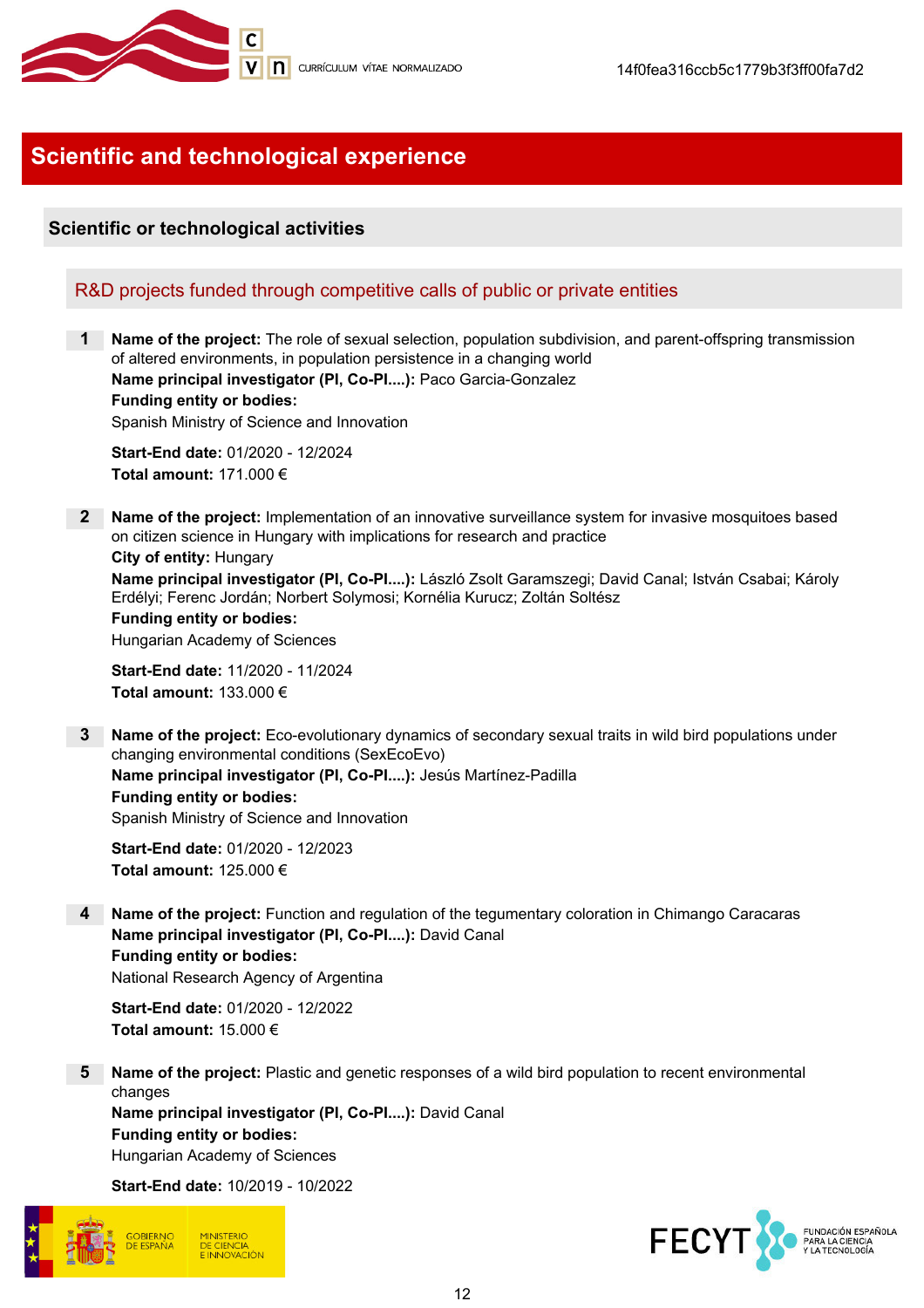

**D** CURRÍCULUM VÍTAE NORMALIZADO

#### Total amount: 95.000 €

6 Name of the project: Evolutionary ecology of seed beetle (Callosobruchus maculatus) City of entity: Hungary Name principal investigator (PI, Co-PI....): David Canal; Renata Kopena Funding entity or bodies: Hungarian Academy of Sciences

Start-End date: 09/2021 - 09/2022 Total amount: 6.000 €

**7** Name of the project: The evolutionary ecology of phenotypic plasticity of morphological, life history and behavioural traits in wild birds Name principal investigator (PI, Co-PI....): Laszlo Garamszegi Funding entity or bodies: MINISTERIO DE EDUCACION Y CIENCIA City funding entity: Spain

Start-End date: 01/2016 - 12/2018 Total amount: 225.302 €

8 Name of the project: Determinants of variation in host-parasite interactions Name principal investigator (PI, Co-PI....): Francisco Valera Hernández Funding entity or bodies: MINISTERIO DE EDUCACION Y CIENCIA City funding entity: Spain

Start-End date: 01/2015 - 12/2018 Total amount: 100.000 €

9 Name of the project: The role of phenotypic signals and genetic quality in male-male competition in birds Name principal investigator (PI, Co-PI....): Magdalena Zagalska-Neubauer Funding entity or bodies: National Science Center (Poland) City funding entity: Poland

Start-End date: 01/2014 - 12/2017 Total amount: 73.000 €

10 Name of the project: RECUPERA 2020: Comprehensive monitoring of the rural environment Name principal investigator (PI, Co-PI....): Miguel Ferrer Baena Funding entity or bodies: Ministerio de Educación y Ciencia

Start-End date: 12/2013 - 12/2015 Total amount: 750.000 €

11 Name of the project: Communication costs and evolution of begging signals in offspring: study of three model species of passerines Name principal investigator (PI, Co-PI....): Jaime Potti Sanchez Funding entity or bodies: MINISTERIO DE EDUCACION Y CIENCIA City funding entity: Spain



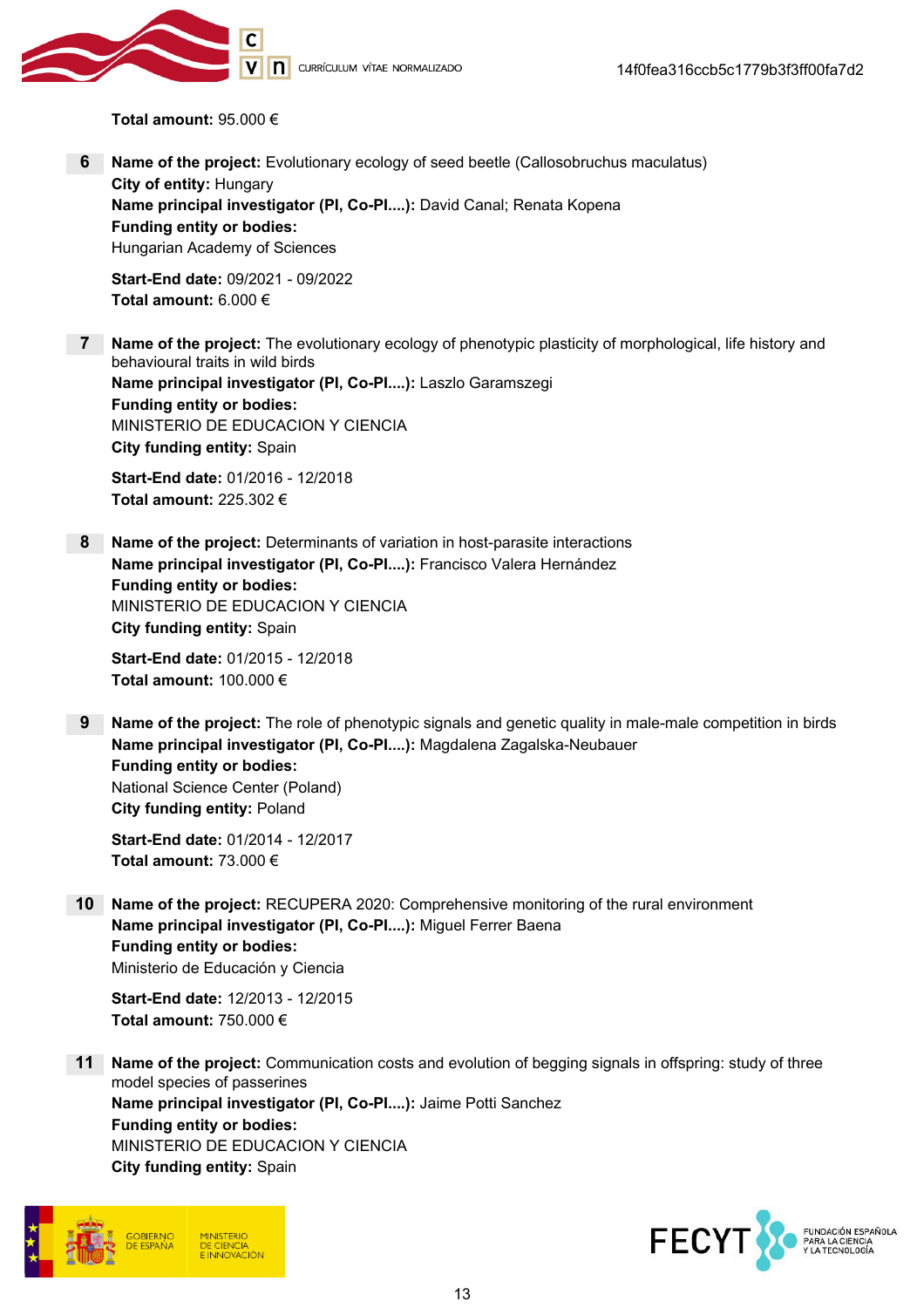

Start-End date: 01/2011 - 12/2014

12 Name of the project: The signalling of good genes, good skills and personality: bird coloration and song as models

Name principal investigator (PI, Co-PI....): J.C Senar Jordá Funding entity or bodies: MINISTERIO DE EDUCACIÓN Y CIENCIA – Plan Nacional de Investigación

Start-End date: 07/2009 - 12/2012 Total amount: 200.000 €

13 Name of the project: Tracking historical genetic diversity changes in the pied flycatcher (Ficedula hypoleuca) using biological archives Name principal investigator (PI, Co-PI....): Kerstin Kuhn Funding entity or bodies: Hesse's Ministry of Higher Education, Research, and the Arts City funding entity: Germany

Start-End date: 01/2008 - 12/2011

14 Name of the project: Genetic and conservation of the endangered crowned eagle (Buteogallus coronatus) in Argentina Name principal investigator (PI, Co-PI....): J.J Negro Balmaseda; J.H. Sarasola Funding entity or bodies: Agencia Española de Cooperación internacional para el Desarrollo (AECID)

Start-End date: 01/2010 - 01/2011 Total amount: 29.400 €

15 Name of the project: Mechanisms, function and evolution of plumage coloration Name principal investigator (PI, Co-PI....): J.C. Senar Jordá Funding entity or bodies: Ministerio de Educación y Ciencia - Plan Nacional de Investigación

Start-End date: 07/2006 - 07/2009 Total amount: 90.000 €

16 Name of the project: Genetic variation and fitness in a natural population of Pied Flycatcher (Ficedula hypoleuca) Name principal investigator (PI, Co-PI....): Jaime Potti Funding entity or bodies: Consejería de Educación y Ciencia de la Junta de Comunidades de Castilla-La Mancha City funding entity: Spain

Start-End date: 06/2005 - 06/2008 Total amount: 72.000 €



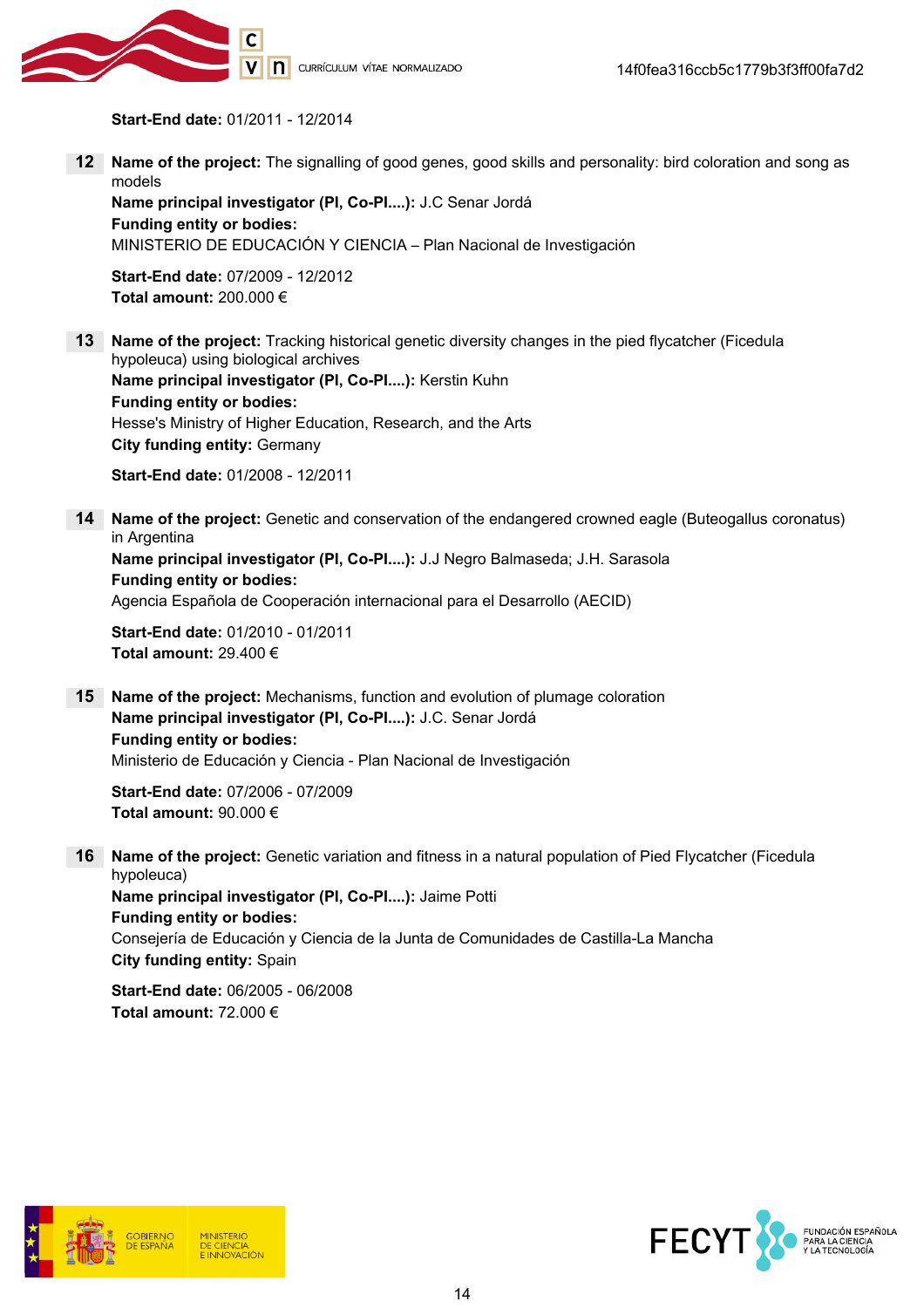

### **Results**

### Industrial and intellectual property

- 1 Title registered industrial property: Software for the automatic animal detection and counting using aerial photos collected by UAS Inventors/authors/obtainers: Miguel Ferrer Baena; David Canal Piña; Manuela de Lucas Castellanos; Marco Antonio Escalera Castro; Francisco Alarcon Romero; Antidio Viguria Jiménez Nº of application: acta deposito: 2670; folios: CQ2258347-50 Country of inscription: Spain, Community of Madrid Date of register: 20/11/2015
- 2 Title registered industrial property: Software for the automatic detection, location and characterization of pylons according to their risk for birds Inventors/authors/obtainers: Miguel Ferrer Baena; David Canal Piña; Manuela de Lucas Castellanos; Marco Antonio Escalera Castro; Francisco Alarcon Romero; Antidio Viguria Jiménez Nº of application: acta deposito: 2671; folios: CQ2258339-42 Country of inscription: Spain, Community of Madrid Date of register: 20/11/2015

## Scientific and technological activities

### Scientific production

### Publications, scientific and technical documents

1 D Canal; LZ Garamszegi; E Exposito; F Garcia-Gonzalez. Experimental evolution reveals differential evolutionary trajectories in male and female activity levels in response to sexual selection and metapopulation structure. Evolution. IN PRESS. 2022.

Type of production: Scientific paper Corresponding author: Yes

2 L Garamszegi; S Santoro; P Fernández-Díaz; D Canal; C Camacho; L Garamszegi; J Martínez-Padilla; J Potti. High frequency of social polygyny reveals little costs for females in a songbird. Scientific Reports. 12 - 277, pp. 12, 277 (2022). https://doi.org/10.1038/s41598-021. 2022. **Type of production:** Scientific paper Format: Journal

3 D Canal; M Jablonszky; K Krenhardt; G Markó; G Nagy; E Szász; J Török; S Zsebők; LZ Garamszegi. Male and female identity and environmental contexts influence courtship behaviour in a songbird. Animal Behaviour. IN PRESS. 2022.

Type of production: Scientific paper Corresponding author: Yes

4 J. Ignacio Morales; J Martinez-Padilla; C Camacho; J Potti; D Canal. Phenotypic selection on an ornamental trait is not modulated by breeding density in a pied flycatcher population. Journal of Evolutionary Biology. In PRESS. 2022.



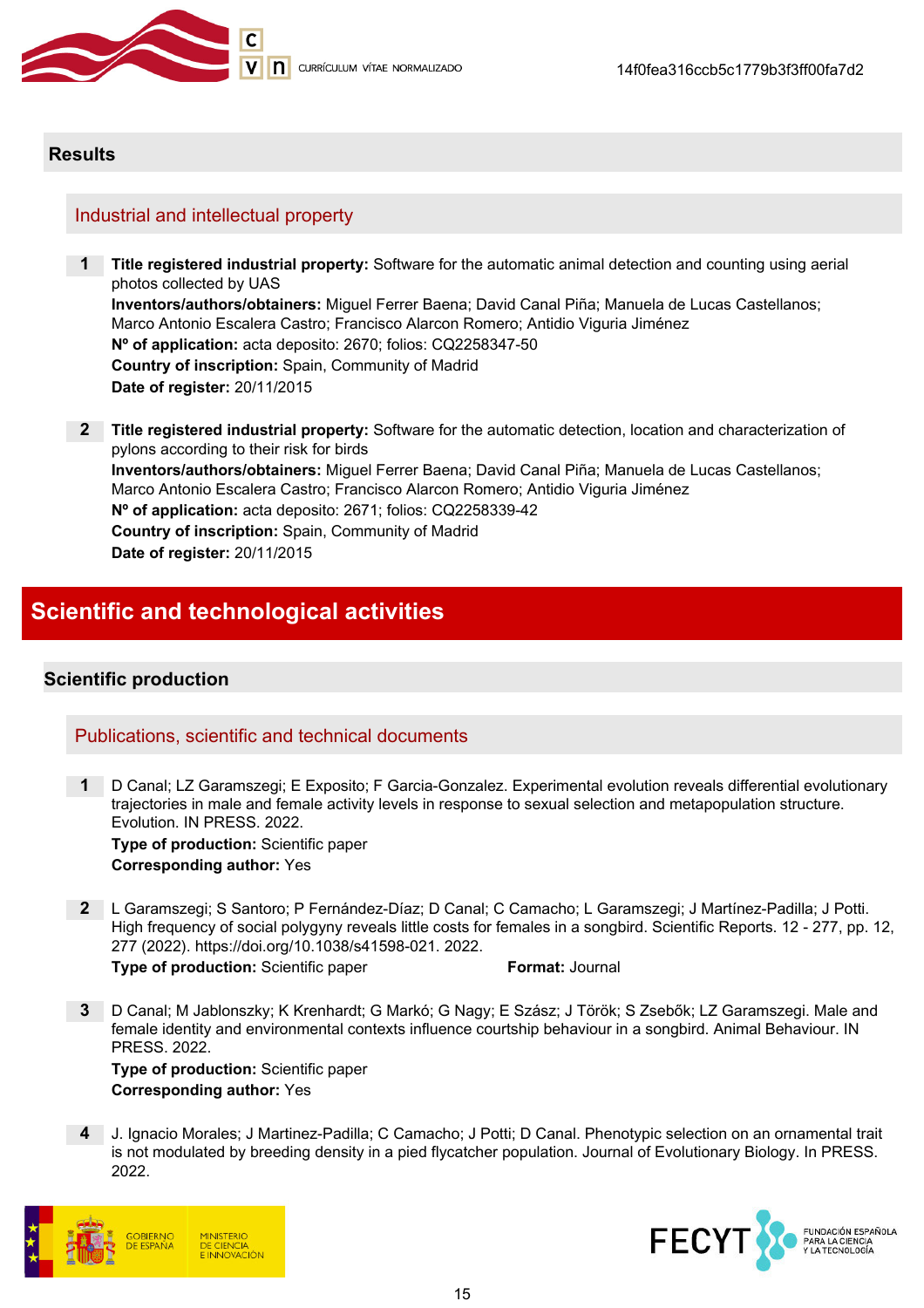

Type of production: Scientific paper Corresponding author: Yes

- 5 L Garamszegi; D Canal; P Garcia-Gonzalez. Experimental manipulation of the pace-of-life syndromes: enforced trade-off between current and future reproduction affects behavior. Scientific Reports. 11, pp. 4442. 2021. **Type of production:** Scientific paper Format: Journal Corresponding author: Yes
- 6 J Vaillant; C Camacho; D Canal; J Martínez-Padilla; J Potti. Fluctuating selection driven by global and local climatic conditions leads to stasis in breeding time in a migratory bird. Journal of Evolutionary Biology. 34 - 10, pp. 10.1111/jeb.13916. 2021.

Type of production: Scientific paper Format: Journal Corresponding author: No

7 J Le Vaillant; J Potti; C Camacho; D Canal; J Martínez-Padilla. Low Repeatability of Breeding Events Reflects Flexibility in Reproductive Timing in the Pied Flycatcher Ficedula hypoleuca in Spain. Ardeola. 69, pp. 21 - 39. 2021.

Type of production: Scientific paper Corresponding author: No

8 D Canal; L Schlicht; S Santoro; C Camacho; Jesus Martínez-Padilla; J Potti. Phenology-mediated effects of phenotype on the probability of polygyny in the pied flycatcher and its fitness consequences. BMC Ecology and Evolution.21 - 55, pp. 10.1186/s12862-021-01786-w.. 2021. Type of production: Scientific paper Format: Journal

| <b>Type of production:</b> Scientific paper |  |
|---------------------------------------------|--|
| <b>Corresponding author: Yes</b>            |  |

9 Potti, Jaime; Camacho, Carlos; Canal, David; Martinez-Padilla, Jesus. Three decades of crimes and misdemeanours in the nest box life of european pied flycatchers (Ficedula hypoleuca). Ardeola. 68, pp. 315 - 333. 2021.

Type of production: Scientific paper Format: Journal Corresponding author: No

- 10 Antica Culina; et al.. Connected data landscape, collaboration, and long-term ecological studies: the SPI-Birds data hub. Journal of Animal Ecology. 90, pp. 2147 - 2160. 2020. Type of production: Scientific paper Corresponding author: No
- 11 D Canal; Lotte Schlicht; J Manzano; C Camacho; J Potti. Socio-ecological factors shape the opportunity for polygyny in a migratory songbird. Behavioral Ecology. 31, pp. 598 - 609. 2020. Type of production: Scientific paper Format: Journal Corresponding author: Yes
- 12 J Garrido-Bautista; G Moreno-Rueda; A Baz; D Canal; C Camacho; B Cifrian; JL Nieves-Aldrey; M Carles-Tolrá; J Potti. Variation in parasitoidism of Protocalliphora azurea (Diptera: Calliphoridae) by Nasonia vitripennis (Hymenoptera: Pteromalidae) in Spain. Parasitology Research. 119, pp. 559 - 566. 2020. **Type of production:** Scientific paper Format: Journal
- 13 D Canal; C Camacho; B Martín; M de Lucas; M Ferrer. Fine-scale determinants of vertebrate roadkills: implications for mitigation measures. Biodiversity and Conservation. in press, 2019. **Type of production:** Scientific paper Format: Journal



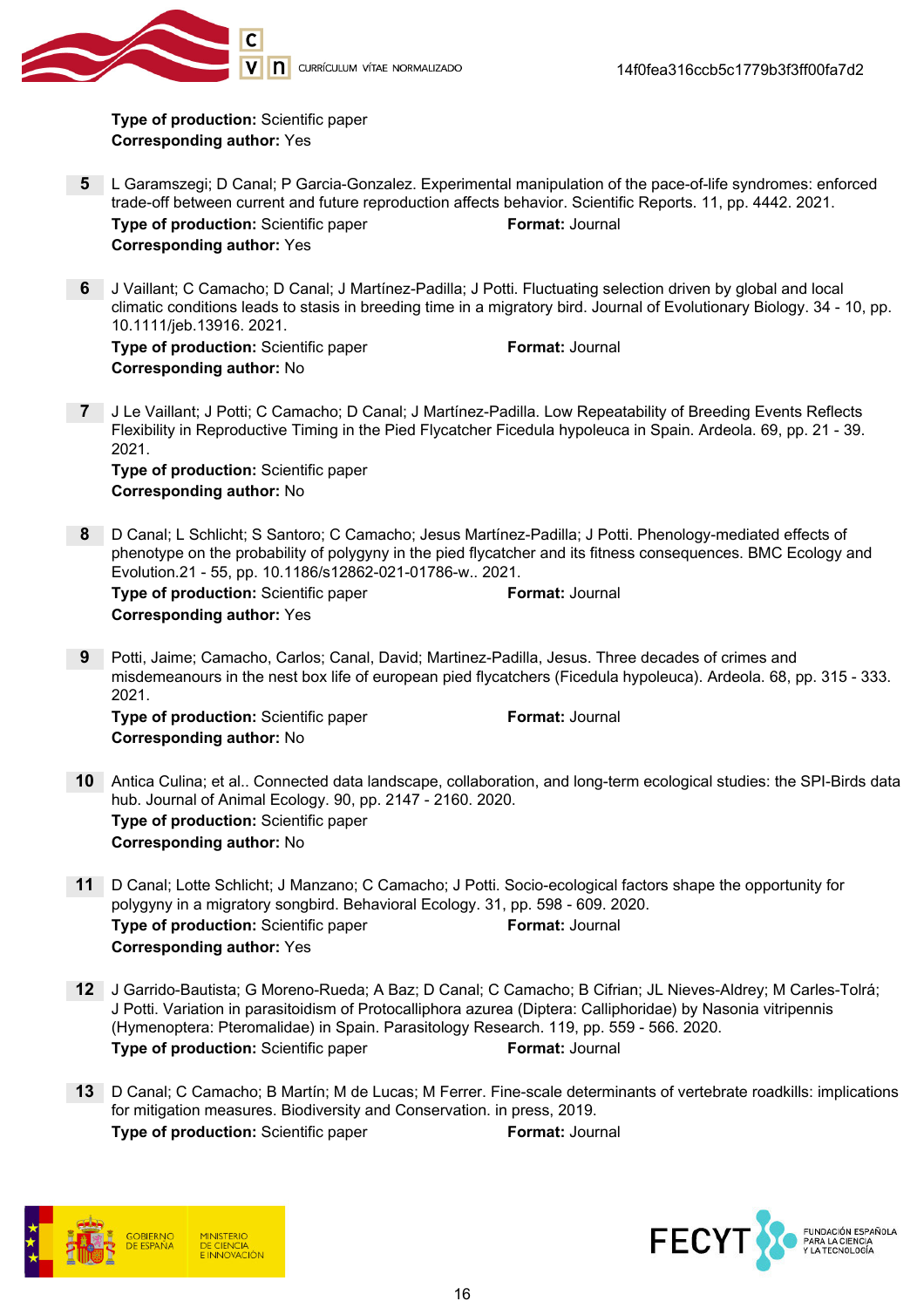

- 14 D López-Idiáquez; D Canal; I Calleja; A Fadre; JH Sarasola. First record of shrimp consumption by the chimango caracara (Milvago chimango). Journal of Raptor Research. 53, pp. 12710 - 12726. 2019. Type of production: Scientific paper Format: Journal
- 15 M Päckert; A Bekacem; W Wolfgramm; O Gast; D Canal; G Giacalone; M Lo Valvo; M Vamberger; M Wink; M Stuckas. Genetic admixture despite ecological segregation in a North African sparrow hybrid zone (Aves, Passeriformes, Passer domesticus × Passer hispaniolensis). Ecology and Evolution. 9, pp. 12710 - 12726. 2019. **Type of production:** Scientific paper Format: Journal
- 16 Camacho, Carlos; Martinez-Padilla, Jesus; Canal, David; Potti, Jaime. Long-term Dynamics of Phenotype-Dependent Dispersal within a Spatially Structured Bird Population. Behavioral Ecology. ary195. doi.org/10.1, 2019. **Type of production:** Scientific paper Format: Journal
- 17 D Canal; B Martín; M de Lucas; M Ferrer. Dogs are the main species involved in animal-vehicle collisions in southern Spain: Daily, seasonal and spatial analyses of collisions. Plos One. 13 - 9, pp. e0203693. 2018. Type of production: Scientific paper Format: Journal
- 18 Potti, Jaime; Camacho, Carlos; Canal, David; Martinez-Padilla, Jesus. Long–term nest box occupancy as a measure of territory quality in the pied flycatcher. Journal of Field Ornithology. 89, pp. 337 - 347. 2018. Type of production: Scientific paper Format: Journal
- 19 Zsolt Garamszegi, Laszlo; Zagalska-Neubauer, Magdalena; Canal, David; Blázi, György; Laczi, Miklós; Nagy, Gergely; Szöllösi, Eszter; Vaskuti, Éva; Török, Janos; Zsebok, Sandor. MHC-mediated sexual selection on bird song: generic polymorphism, particular alleles and acoustic signals. MOLECULAR ECOLOGY. 27, pp. 2620 - 2633. 2018.

**Type of production:** Scientific paper Format: Journal Source of citations: SCOPUS Citations: 2

20 D Canal; C Camacho; B Martín; M de Lucas; M Ferrer. Magnitude, composition and spatiotemporal patterns of vertebrate roadkills in a biodiversity hotspot. ANIMAL BIODIVERSITY AND CONSERVATION. 42 - 2, 2018. Type of production: Scientific paper Format: Journal Source of citations: SCOPUS Citations: 2

- 21 Camacho, Carlos; Canal, David; Potti, Jaime. Lifelong effects of trapping experience lead to age-biased sampling: Lessons from a wild bird population. ANIMAL BEHAVIOUR. 130, pp. 133 - 139. 2017. **Type of production:** Scientific paper Format: Journal Source of citations: SCOPUS Citations: 8
- 22 Camacho, Carlos; Perez-Rodriguez, Lorenzo; Abril-Colón, Inmaculada; Canal, David; Potti, Jaime. Plumage colour predicts dispersal propensity in male pied flycatchers. BEHAVIORAL ECOLOGY AND SOCIOBIOLOGY. 72 - 2, 2017.

Type of production: Scientific paper Format: Journal Source of citations: SCOPUS Citations: 2

23 D Canal; V Morandini; B Martín; T Langgemach; R Muriel; M de Lucas; M Ferrer. Productivity is related to nest site protection and nesting substrate in a German Osprey population. JOURNAL OF ORNITHOLOGY. 159 - 1, 2017. **Type of production:** Scientific paper Format: Journal Source of citations: SCOPUS Citations: 2



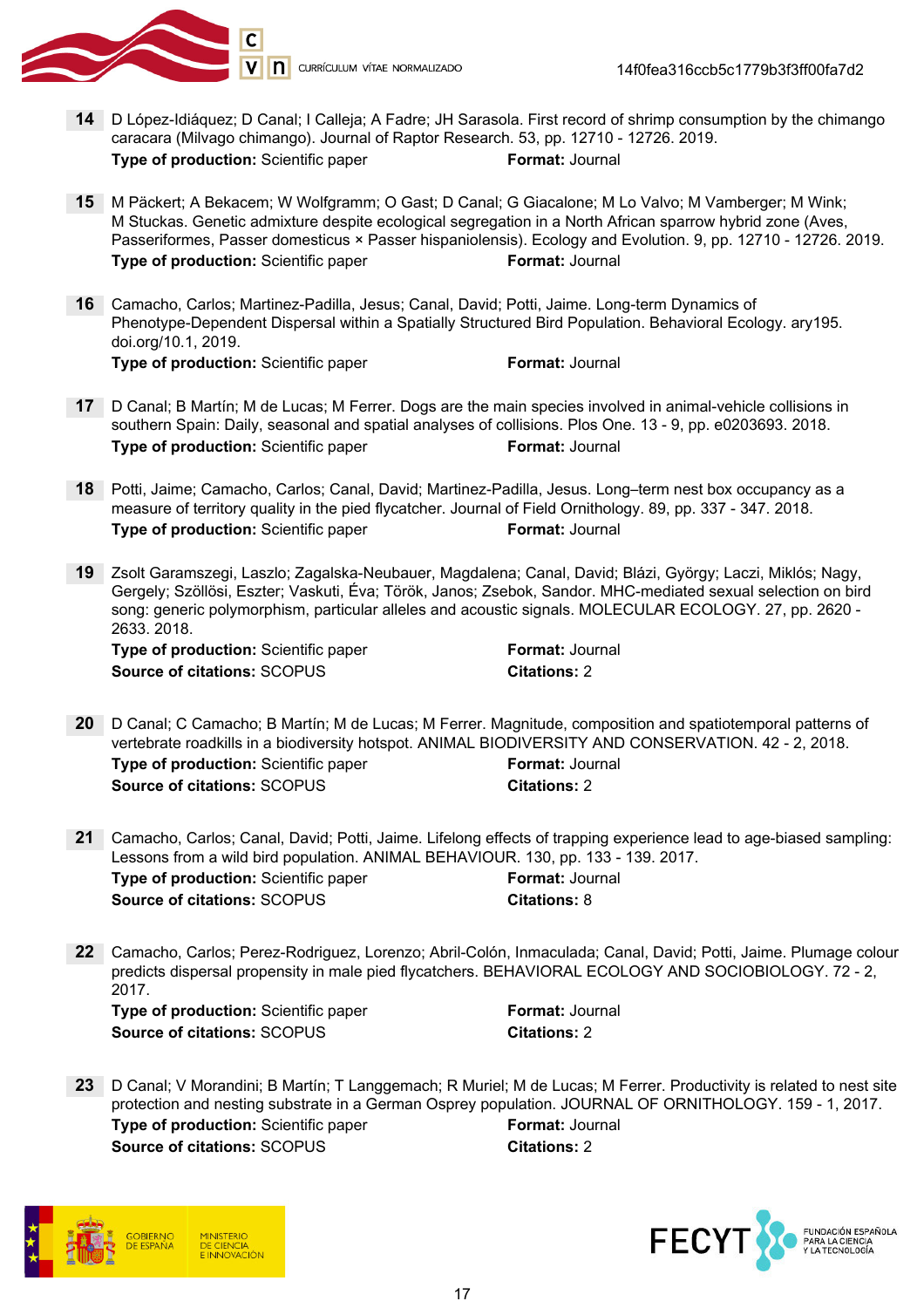

24 Canal, David; Mulero-Pazmany, Margarita; Jose Negro, Juan; Sergio, Fabrizio. Decoration Increases the Conspicuousness of Raptor Nests. PLOS ONE. 11 - 7, 2016.

Type of production: Scientific paper Format: Journal Source of citations: SCOPUS Citations: 6

25 Camacho, Carlos; Canal, David; Potti, Jaime. Natal habitat imprinting counteracts the diversifying effects of phenotype-dependent dispersal in a spatially structured population. BMC EVOLUTIONARY BIOLOGY. 16, 2016. **Type of production:** Scientific paper Format: Journal Source of citations: SCOPUS Citations: 6

26 Moreno-Rueda, Gregorio; Redondo, Tomas; Ochoa, David; Camacho, Carlos; Canal, David; Potti, Jaime. Nest-dwelling ectoparasites reduce begging effort in Pied Flycatcher Ficedula hypoleuca nestlings. IBIS. 158 - 4, pp. 881 - 886. 2016.

Type of production: Scientific paper Format: Journal Source of citations: SCOPUS Citations: 3

27 Belkacem, Abdelkrim Ait; Gast, Oliver; Stuckas, Heiko; Canal, David; LoValvo, Mario; Giacalone, Gabriele; Paeckert, Martin. North African hybrid sparrows (Passer domesticus, P. hispaniolensis) back from oblivion ecological segregation and asymmetric mitochondrial introgression between parental species. ECOLOGY AND EVOLUTION. 6 - 15, pp. 5190 - 5206. 2016.

**Type of production:** Scientific paper Format: Journal Source of citations: SCOPUS Citations: 7

28 D Canal; S Roques; JJ Negro; JH Sarasola. Population genetics of the endangered Crowned Solitary Eagle (Buteogallus coronatus) in South America. CONSERVATION GENETICS. doi:10.1007/s10592-0, 2016. Type of production: Scientific paper Source of citations: SCOPUS Citations: 3

29 Zsolt Garamszegi, Laszló; Zagalska-Neubauer, Magdalena; Canal, David; Markó, Gábor; Szász, Eszter; Zsebok, Sandor; Szöllösi, Eszter; Herczeg, Gábor; Török, János. Malaria parasites, immune challenge, MHC variability, and predator avoidance in a passerine bird. BEHAVIORAL ECOLOGY. 26 - 5, pp. 1292 - 1302. 2015.

Type of production: Scientific paper Format: Journal Source of citations: SCOPUS Citations: 12

30 Camacho, Carlos; Canal, David; Potti, Jaime. Testing the matching habitat choice hypothesis in nature: phenotype-environment correlation and fitness in a songbird population. EVOLUTIONARY ECOLOGY. 29 - 6, pp. 873 - 886. 2015.

Type of production: Scientific paper Format: Journal Source of citations: SCOPUS Citations: 19

- 31 Canal, David; Serrano, David; Potti, Jaime. Exploring Heterozygosity-Survival Correlations in a Wild Songbird Population: Contrasting Effects between Juvenile and Adult Stages. PLOS ONE. 9 - 8, 2014. **Type of production:** Scientific paper Format: Journal Source of citations: SCOPUS Citations: 9
- 32 Potti, Jaime; Canal, David; Camacho, Carlos. Ontogenetic variation in the plumage colour of female European Pied Flycatchers Ficedula hypoleuca. IBIS. 156 - 4, pp. 879 - 884. 2014. **Type of production:** Scientific paper Format: Journal Source of citations: SCOPUS Citations: 5



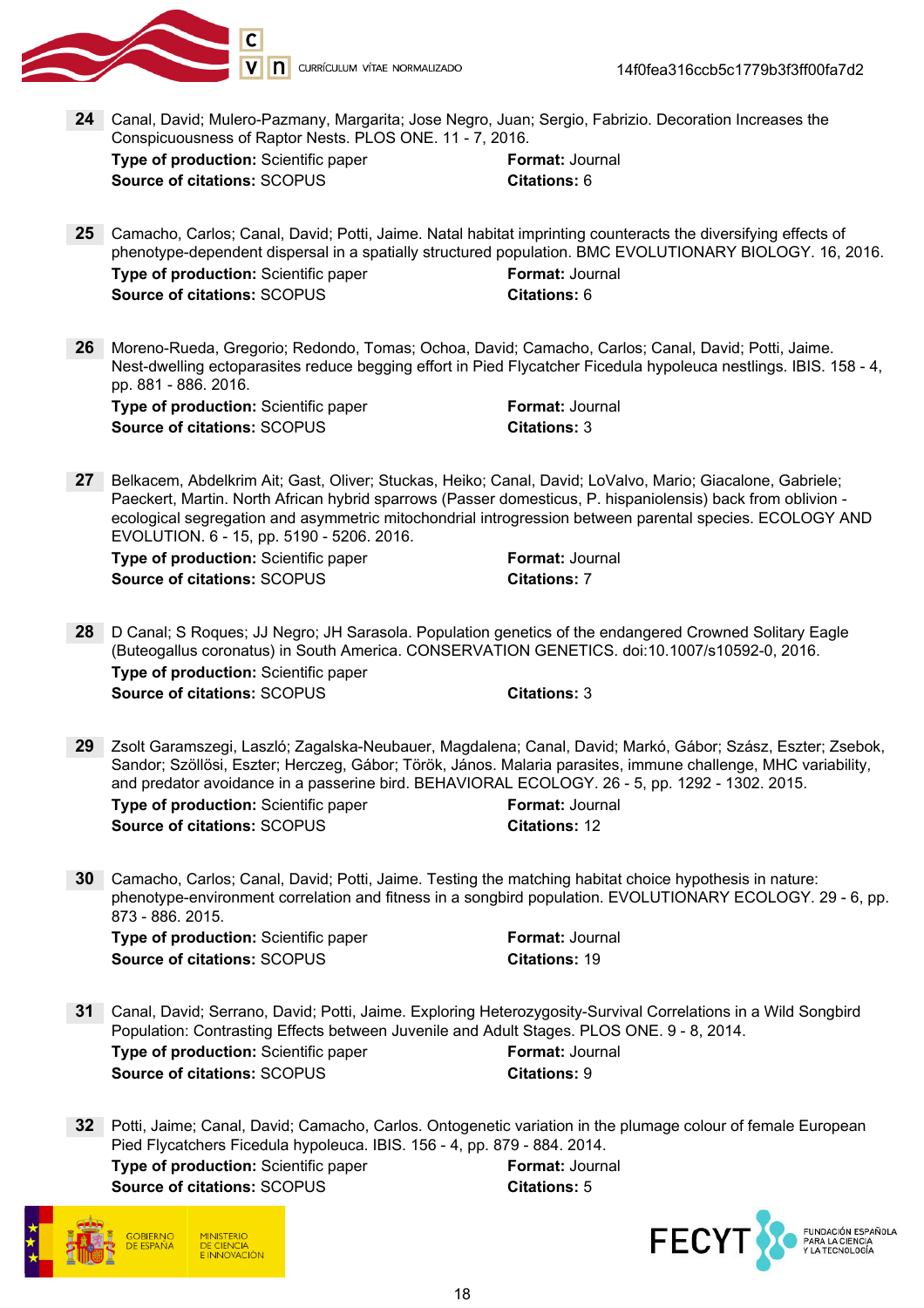

33 Kuhn, Kerstin; Schwenk, Klaus; Both, Christiaan; Canal, David; Johansson, Ulf S.; van der Mije, Steven; Toepfer, Till; Paeckert, Martin. Differentiation in neutral genes and a candidate gene in the pied flycatcher: using biological archives to track global climate change. ECOLOGY AND EVOLUTION. 3 - 14, pp. 4799 - 4814. 2013. Type of production: Scientific paper Format: Journal

Source of citations: SCOPUS Citations: 15

34 Potti, J.; Canal, D.; Serrano, D.. Lifetime fitness and age-related female ornament signalling: evidence for survival and fecundity selection in the pied flycatcher. JOURNAL OF EVOLUTIONARY BIOLOGY. 26 - 7, pp. 1445 - 1457. 2013.

**Type of production:** Scientific paper Format: Journal Source of citations: SCOPUS Citations: 35

**Citations: 40** 

35 Camacho, Carlos; Canal, David; Potti, Jaime. Nonrandom dispersal drives phenotypic divergence within a bird population. ECOLOGY AND EVOLUTION. 3 - 14, pp. 4841 - 4848. 2013.

| <b>Type of production:</b> Scientific paper | <b>Format: Journal</b> |
|---------------------------------------------|------------------------|
| <b>Source of citations: SCOPUS</b>          | <b>Citations: 19</b>   |

36 Canal, David; Jovani, Roger; Potti, Jaime. Male decisions or female accessibility? Spatiotemporal patterns of extra pair paternity in a songbird. BEHAVIORAL ECOLOGY. 23 - 5, pp. 1146 - 1153. 2012. **Type of production:** Scientific paper Format: Journal

| <b>Source of citations: SCOPUS</b> |  |  |
|------------------------------------|--|--|
|                                    |  |  |

- 37 Canal, David; Jovani, Roger; Potti, Jaime. Multiple mating opportunities boost protandry in a pied flycatcher population. BEHAVIORAL ECOLOGY AND SOCIOBIOLOGY. 66 - 1, pp. 67 - 76. 2012. Type of production: Scientific paper Format: Journal Source of citations: SCOPUS Citations: 34
- 38 Andris, Malvina; Arias, M C; Barthel, Brandon L; Bluhm, Burton H; Bried, Joel; Canal, D; Chen, X M; Cheng, P; Chiappero, Marina B; Coelho, Manuela M; Collins, Angela B; Dash, M; Davis, Michelle C; Duarte, Margarida; Dubois, Marie-Pierre; Francoso, E; Galmes, M A; Gopal, Keshni; Jarne, Philippe; Kalbe, Martin; Karczmarski, Leszek; Kim, Hun; Martella, Monica B; McBride, Richard S; Negri, Valeria; Negro, J J; Newell, Annakay D; Piedade, Ana F; Puchulutegui, Cecilia; Raggi, Lorenzo; Samonte, Irene E; Sarasola, J H; See, D R; Seyoum, Seifu; Silva, Monica C; Solaro, C; Tolley, Krystal A; Tringali, Michael D; Vasemagi, A; Xu, L S; Zanon-Martinez, J I. Permanent genetic resources added to Molecular Ecology Resources Database 1 February 2012 - 31 March 2012.MOLECULAR ECOLOGY RESOURCES. 12 - 4, pp. 779 - 81. Molecular Ecology Resources Primer Development Consortium, 2012.

Type of production: Scientific paper Format: Journal Source of citations: SCOPUS Citations: 11

- 39 Potti, J.; Canal, D.. Heritability and genetic correlation between the sexes in a songbird sexual ornament. HEREDITY. 106 - 6, pp. 945 - 954. 2011. Type of production: Scientific paper Format: Journal Source of citations: SCOPUS Citations: 47
- 40 Canal, David; Potti, Jaime; Davila, Jose A.. Male phenotype predicts extra-pair paternity in pied flycatchers. BEHAVIOUR. 148 - 5-6, pp. 691 - 712. 2011. ISSN 0005-7959 **Type of production:** Scientific paper Format: Journal Source of citations: SCOPUS Citations: 27



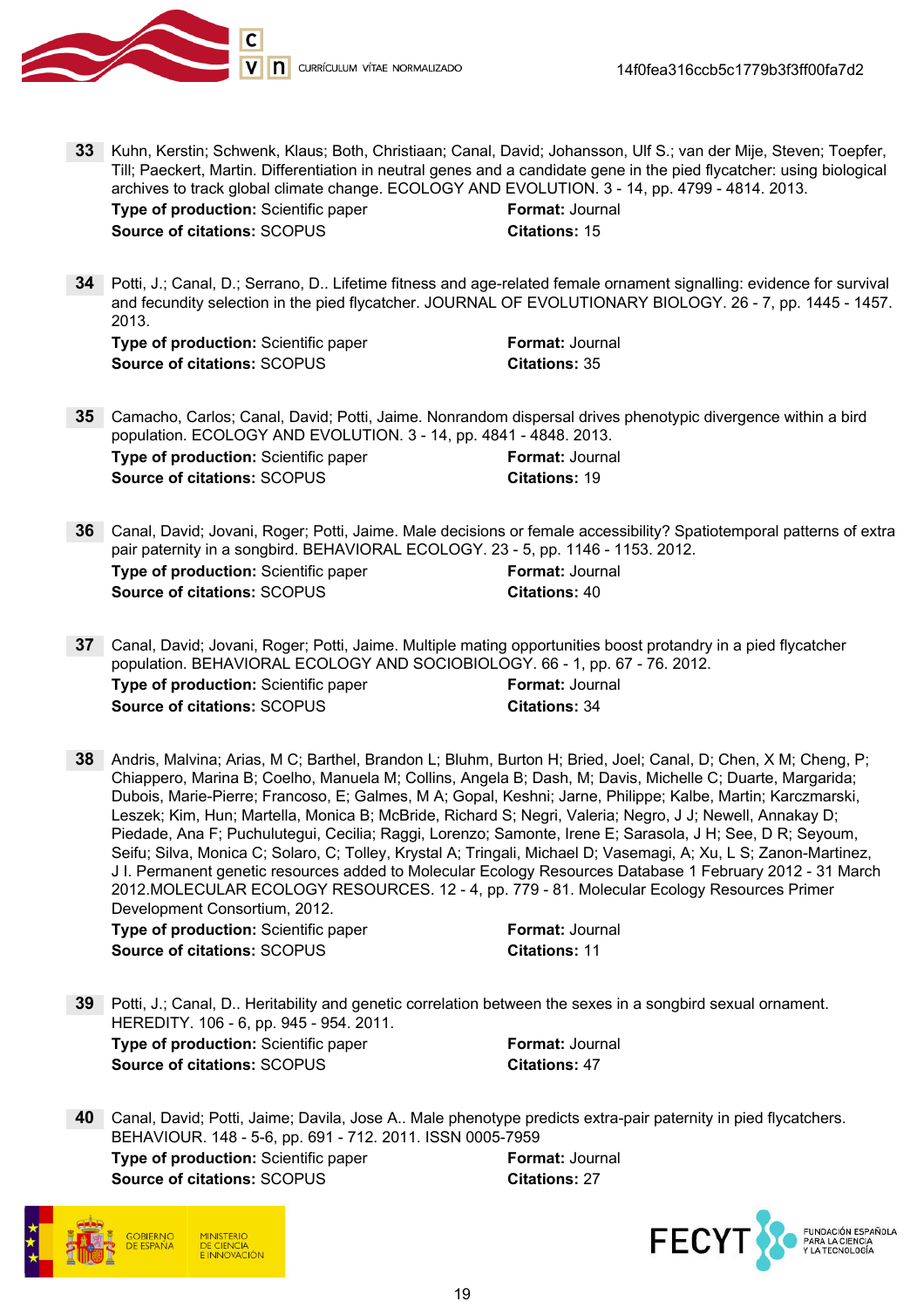

41 Canal, David; Alcaide, Miguel; Anmarkrud, Jarl A.; Potti, Jaime. Towards the simplification of MHC typing protocols: targeting classical MHC class II genes in a passerine, the pied flycatcher Ficedula hypoleuca.BMC RESEARCH NOTES. 3, pp. 11pp - 11pp. 2010.

**Type of production:** Scientific paper Format: Journal Source of citations: SCOPUS Citations: 21

42 Abercrombie, L. G.; Anderson, C. M.; Baldwin, B. G.; Bang, I. C.; Beldade, R.; Bernardi, G.; Boubou, A.; Branca, A.; Bretagnolle, F.; Bruford, M. W.; Buonamici, A.; Burnett, R. K., Jr.; Canal, D.; Cardenas, H.; Caullet, C.; Chen, S. Y.; Chun, Y. J.; Cossu, C.; Crane, C. F.; Cros-Arteil, S.; Cudney-Bueno, R.; Danti, R.; Davila, J. A.; Della Rocca, G.; Dobata, S.; Dunkle, L. D.; Dupas, S.; Faure, N.; Ferrero, M. E.; Fumanal, B.; Gigot, G.; Gonzalez, I.; Goodwin, S. B.; Groth, D.; Hardesty, B. D.; Hasegawa, E.; Hoffman, E. A.; Hou, M. L.; Jamsari, A. F. J.; Ji, H. J.; Johnson, D. H.; Joseph, L.; Justy, F.; Kang, E. J.; Kaufmann, B.; Kim, K. S.; Kim, W. J.; Koehler, A. V.; Laitung, B.; Latch, P.; Liu, Y. D.; Manjerovic, M. B.; Martel, E.; Metcalfe, S. S.; Miller, J. N.; Midgley, J. J.; Migeon, A.; Moore, A. J.; Moore, W. L.; Morris, V. R. F.; Navajas, M.; Navia, D.; Neel, M. C.; de Nova, P. J. G.; Olivieri, I.; Omura, T.; Othman, A. S.; Oudot-Canaff, J.; Panthee, D. R.; Parkinson, C. L.; Patimah, I.; Perez-Galindo, C. A.; Pettengill, J. B.; Pfautsch, S.; Piola, F.; Potti, J.; Poulin, R.; Raimondi, P. T.; Rinehart, T. A.; Ruzainah, A.; Sarver, S. K.; Scheffler, B. E.; Schneider, A. R. R.; Silvain, J. F.; Azizah, M. N. Siti; Springer, Y. P.; Stewart, C. N.; Sun, W.; Tiedemann, R.; Tsuji, K.; Trigiano, R. N.; Vendramin, G. G.; Wadl, P. A.; Wang, L.; Wang, X.; Watanabe, K.; Waterman, J. M.; Weisser, W. W.; Westcott, D. A.; Wiesner, K. R.; Xu, X. F.; Yaegashi, S.; Yuan, J. S.. Permanent Genetic Resources added to Molecular Ecology Resources database 1 January 2009-30 April 2009. MOLECULAR ECOLOGY RESOURCES. 9 - 5, pp. 1375 - 1379. Mol Ecology Resources Primer Dev, 2009.

**Type of production:** Scientific paper Format: Journal Source of citations: SCOPUS Citations: 43

43 Potti, Jaime; Blanco, Guillermo; Lemus, Jesus A.; Canal, David. Infectious Offspring: How Birds Acquire and Transmit an Avian Polyomavirus in the Wild. PLOS ONE. 2 - 12, 2007.

| <b>Type of production:</b> Scientific paper | <b>Format: Journal</b> |
|---------------------------------------------|------------------------|
| <b>Source of citations: SCOPUS</b>          | <b>Citations: 24</b>   |

44 Edvardsson, M; Canal, D. The effects of copulation duration in the bruchid beetle Callosobruchus maculatus. BEHAVIORAL ECOLOGY. 17 - 3, pp. 430 - 434. 2006.

**Type of production:** Scientific paper Format: Journal Source of citations: SCOPUS Citations: 69

45 M Jablonszky; LS Garamszegi; S Zsebők; E Szász; B Rosivall; G Nagy; G Markó; O Lao; M Laczi; K Krenhardt; G Hegyi; D Canal. Individual differences in song plasticity in response to the order of songs and singing position. SUBMITTED.

Type of production: Scientific paper Corresponding author: No

- 46 Camacho, Carlos; Canal, David; Martinez-Padilla, Jesus; Potti, Jaime. Natal experience, genetic background, and selection for philopatry in birds. SUBMITTED. Type of production: Scientific paper Format: Journal
- 47 S JG Vriend; et al.. Spring temperature synchronizes temporal variation in laying dates across European hole-nesting passerines. SUBMITTED. Type of production: Scientific paper Corresponding author: No



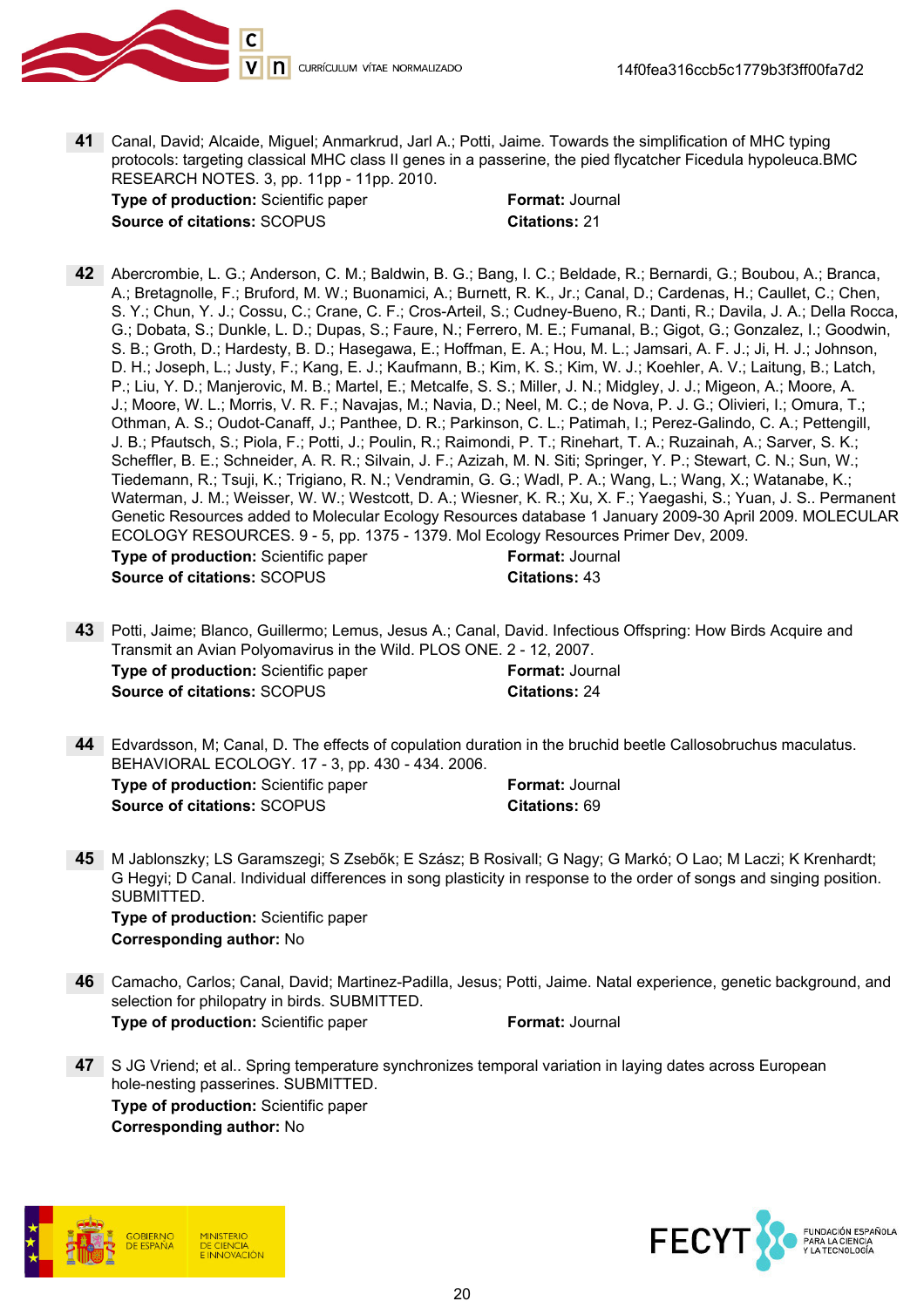

- 48 Potti, Jaime; Blanco, Guillermo; Lemus, Jesus A.; Canal, David; Baz, Arturo. [Birds, vector parasites and viruses: a new viral transmision route in wild birds.]. Etologuia. 21, pp. 41 - 52. 2008. ISSN 1135-6588 Type of production: Popular science article Format: Journal
- 49 D Canal; JJ Negro. Use of drones for research and conservation of birds of prey. Birds of prey: biology and conservation in the XXI century. In press, Springer, 2018. Type of production: Book chapter Format: Book
- 50 R Diaz; M Mañez; A Martinez; D Canal; M Ferrer; D Aragones. Using UAVs to map the nests of aquatic birds. The Roles of Remote Sensing in Nature Conservation: A Practical Guide and Case Studies. In press, Springer, 2017. ISBN 978-3-319-64330-4 **Type of production:** Book chapter Format: Book **Format:** Book Source of citations: SCOPUS Citations: 5

### Works submitted to national or international conferences

- 1 Title of the work: Additive genetic variance in the song of the collared flycatcher Name of the conference: Hungarian Ethologists' Association Conference (MET-2021) Type of participation: Participatory - oral communication City of event: Virtual, Date of event: 26/11/2021 J Jablonszky; D Canal; H Gergely; L Miklós; M Gábor; N Gergely; B Rosivall; E Szász; J Török; S Zsebők; LS Garamszegi.
- **2** Title of the work: Within- and between-individual variations in the courtship behaviour of a songbird Name of the conference: Hungarian Ethologists' Association Conference (MET-2021) Type of participation: Participatory - oral communication City of event: Virtual, Date of event: 26/11/2021 D Canal; J Jablonszky; K Krenhardt; G Markó; G Nagy; E Szász; J Török; S Zsebők; LS Garamszegi.
- 3 Title of the work: Male and female identity and environmental contexts influence courtship intensity in a songbird Name of the conference: The evolution of personality in animals and humans Workshop Type of participation: Participatory - oral communication City of event: Erice, Italy Date of event: 09/09/2021 D Canal; J Jablonszky; K Krenhardt; G Markó; G Nagy; E Szász; J Török; S Zsebők; LS Garamszegi.
- 4 Title of the work: Phenology-mediated effects of phenotype on the probability of social polygyny in a migratory passerine Name of the conference: Association for the Study of Animal Behaviour (ASAB) summer conference Type of participation: Participatory - oral communication City of event: Virtual, Date of event: 23/08/2021 D Canal; L Schlicht; C Camacho; J Martinez-Padilla; J Potti.
- 5 Title of the work: Socio-ecological factors shape the opportunity for polygyny in a migratory songbird. Oral presentation

Name of the conference: 139th annual meeting of the American Ornithological Society (AOS)



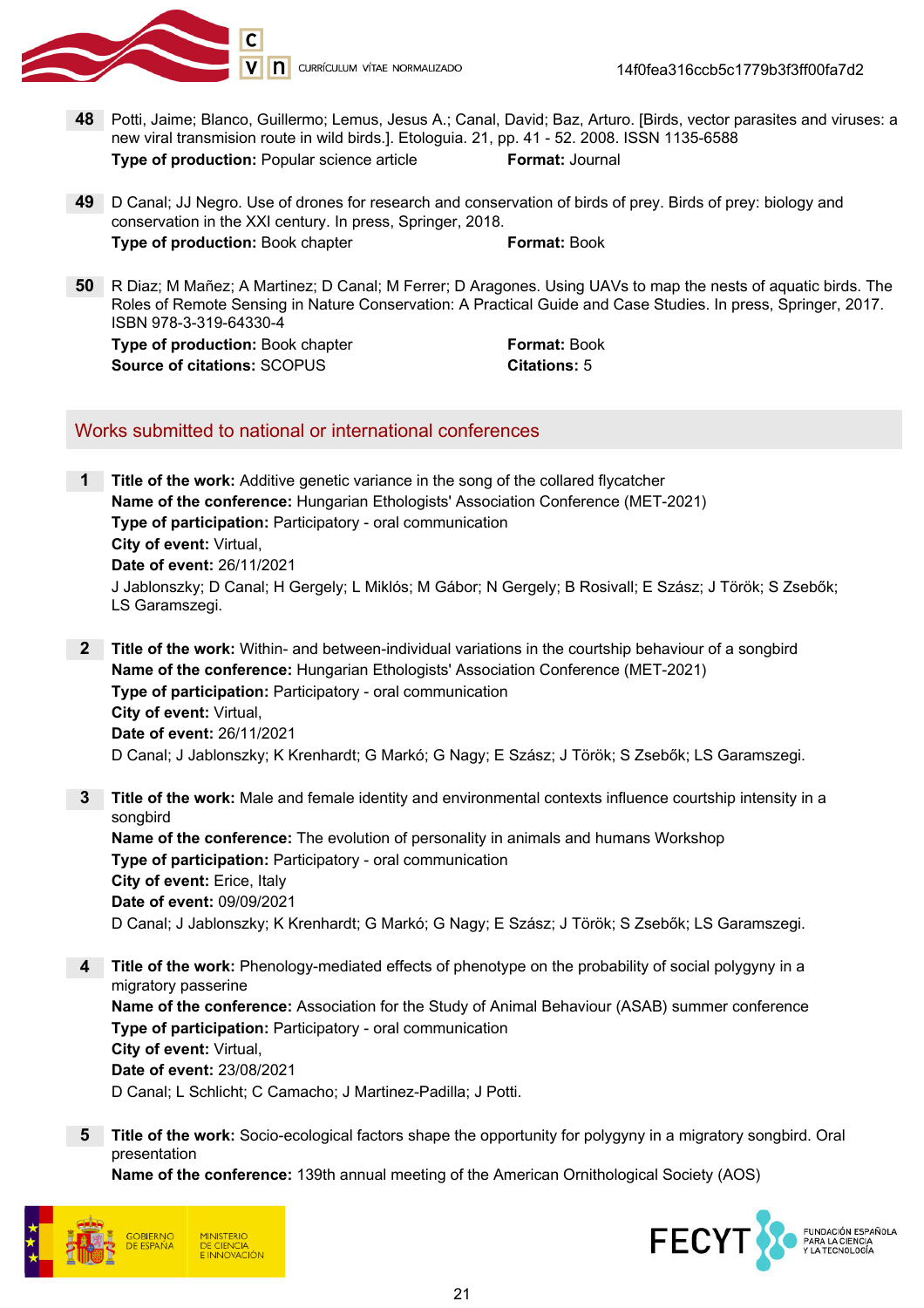

Type of participation: Participatory - oral communication City of event: Virtual, Date of event: 09/08/2021 D Canal; L Schlicht; M Manzano; C Camacho; J Martinez-Padilla; J Potti.

6 Title of the work: Experimentally constrained early reproduction shapes life history trajectories and behavior"

Name of the conference: Third conference of the Netherlands Society for Evolutionary Biology (NLSEB2021) Type of participation: Participatory - oral communication City of event: Virtual, Date of event: 14/07/2021 D Canal; F Garcia-Gonzalez; LS Garamszegi.

- **7** Title of the work: Heritability of song in the collared flycatcher. Name of the conference: Hungarian Ethologists' Association Conference (MET-2020) Type of participation: 'Participatory - poster City of event: Virtual, Date of event: 04/12/2020 J Jablonszky; D Canal; H Gergely; L Miklós; M Gábor; N Gergely; B Rosivall; E Szász; J Török; S Zsebők; LS Garamszegi.
	- 8 Title of the work: Socio-ecological factors shape the opportunity for polygyny in a migratory songbird. Oral presentation Name of the conference: Hungarian Ethologists' Association Conference (MET-2020) Type of participation: Participatory - oral communication City of event: Virtual, Date of event: 04/12/2020 D Canal; L Schlicht; M Manzano; C Camacho; J Potti.
	- **9** Title of the work: Evolvability of phenotypic plasticity under environmental varation in a population of pied flycatchers, Ficedula hypoleuca Name of the conference: VII Congreso Ibérico y XXIV Español de Ornitología Type of participation: Participatory - oral communication City of event: Cadiz, Spain Date of event: 13/11/2019 J Le Vaillant; C Camacho; D Canal; J Potti; J Martinez-Padilla.
- 10 Title of the work: Plasticity in evolutionary potential under environmental variation in a population of pied flycatchers, Ficedula hypoleuca Name of the conference: The 2019 Congress of the European Society for Evolutionary Biology (ESEB) Type of participation: Participatory - oral communication City of event: Turku, Finland Date of event: 19/08/2019 J Le Vaillant; J Potti; C Camacho; D Canal; J Martínez-Padilla.
- 11 Title of the work: Survival costs and future reproductive output in the facultatively polygynous pied flycatcher Name of the conference: International Congress of the Spanish Society of Ethology and Evolutionary **Ecology**

Type of participation: Participatory - oral communication City of event: Mieres, Spain



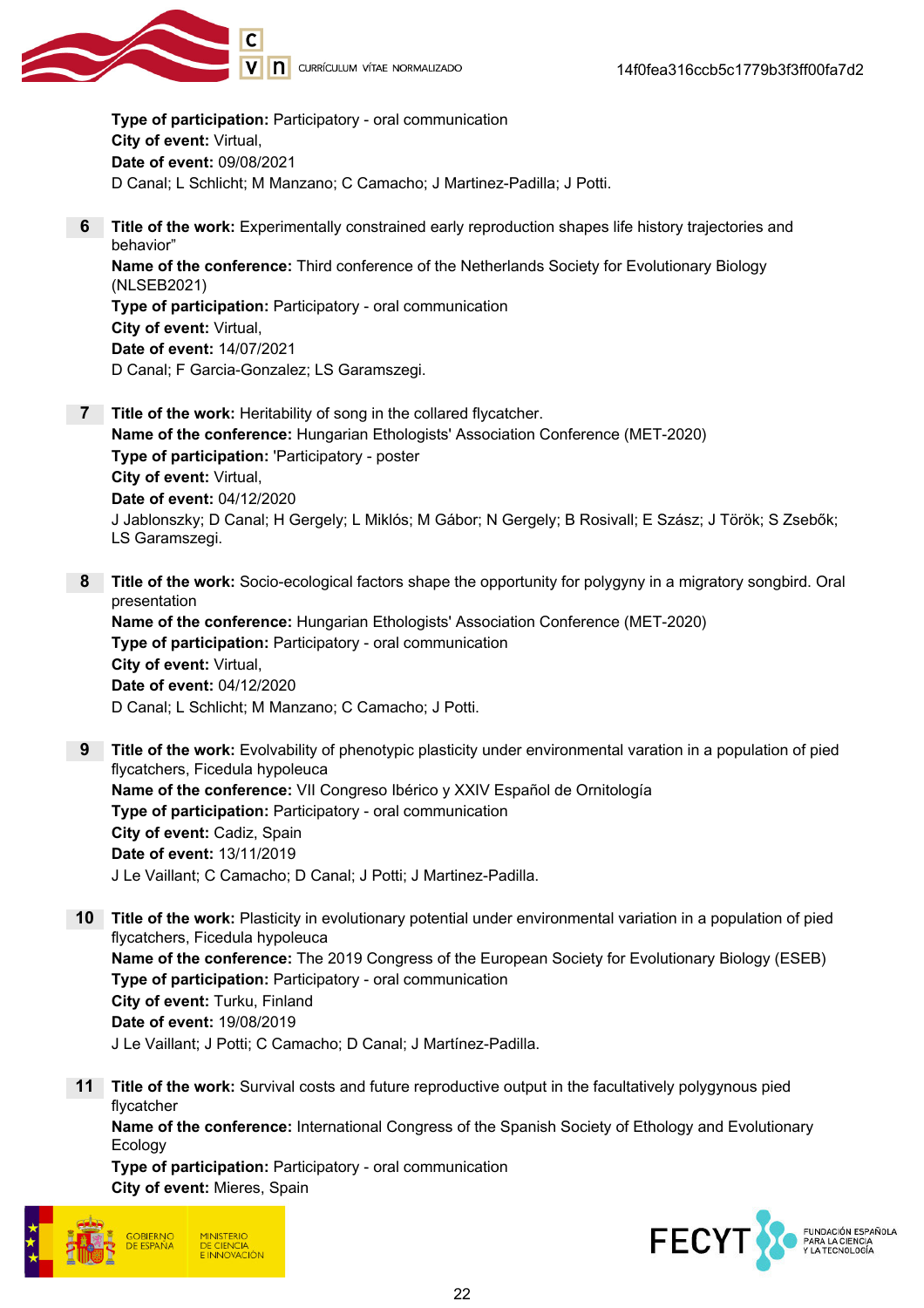

Date of event: 30/10/2018

P Fernández Díaz; S Santoro; D Canal; C Camacho; J Potti.

12 Title of the work: Differential dispersal shapes the evolutionary dynamics of body size in a wild bird population

Name of the conference: International Congress of the Spanish Society of Ethology and Evolutionary Ecology

Type of participation: Participatory - oral communication City of event: Mieres, Spain Date of event: 30/10/2018 C Camacho; J Martínez-Padilla; D Canal; J Potti.

- 13 Title of the work: Mate choice, sex allocation and their interplay in a polygynous bird species Name of the conference: International Congress of the Spanish Society of Ethology and Evolutionary Ecology Type of participation: Participatory - oral communication City of event: Mieres, Spain Date of event: 30/10/2018 S Simone; M Losada; D Canal; C Camacho; J Potti.
- 14 Title of the work: Evolutionary dynamics in wild birds: from single populations to multiple species Name of the conference: 18th International Hole-Nesting Birds Conference Type of participation: Participatory - oral communication City of event: Trondheim, Norway Date of event: 30/10/2017 J Martínez-Padilla; C Camacho; A Estrada; F Garcia-Gonzalez; D Canal; R Early; V Jennings; J Le Vaillant; J Potti.
- 15 Title of the work: ¿Existe preferencia del macho en la elección de pareja en el paseriforme Ficedula albicollis? Name of the conference: II Congress of Biodiversity and Nature Conservation Type of participation: Participatory - oral communication City of event: Almeria, Spain Date of event: 27/09/2017 R Garcia; D Canal; LS Garamszegi.
- 16 Title of the work: Evolutionary consequences of nonrandom dispersal in a spatially structured population Name of the conference: BOU 2017 Anual Conference: From avian tracking to population processes. Type of participation: Participatory - oral communication City of event: University of Warwick, United Kingdom Date of event: 28/03/2017 C Camacho; D Canal; J Potti.
- 17 Title of the work: Natal dispersion depends on the plumage colour in the pied flycatcher (Ficedula hypoleuca) Name of the conference: International Congress of the Spanish Society of Ethology and Evolutionary Ecology Type of participation: Participatory - oral communication City of event: Granada, Spain Date of event: 20/09/2016 I Abril-Colón; C Camacho; L Pérez-Rodríguez; D Canal; J Potti.



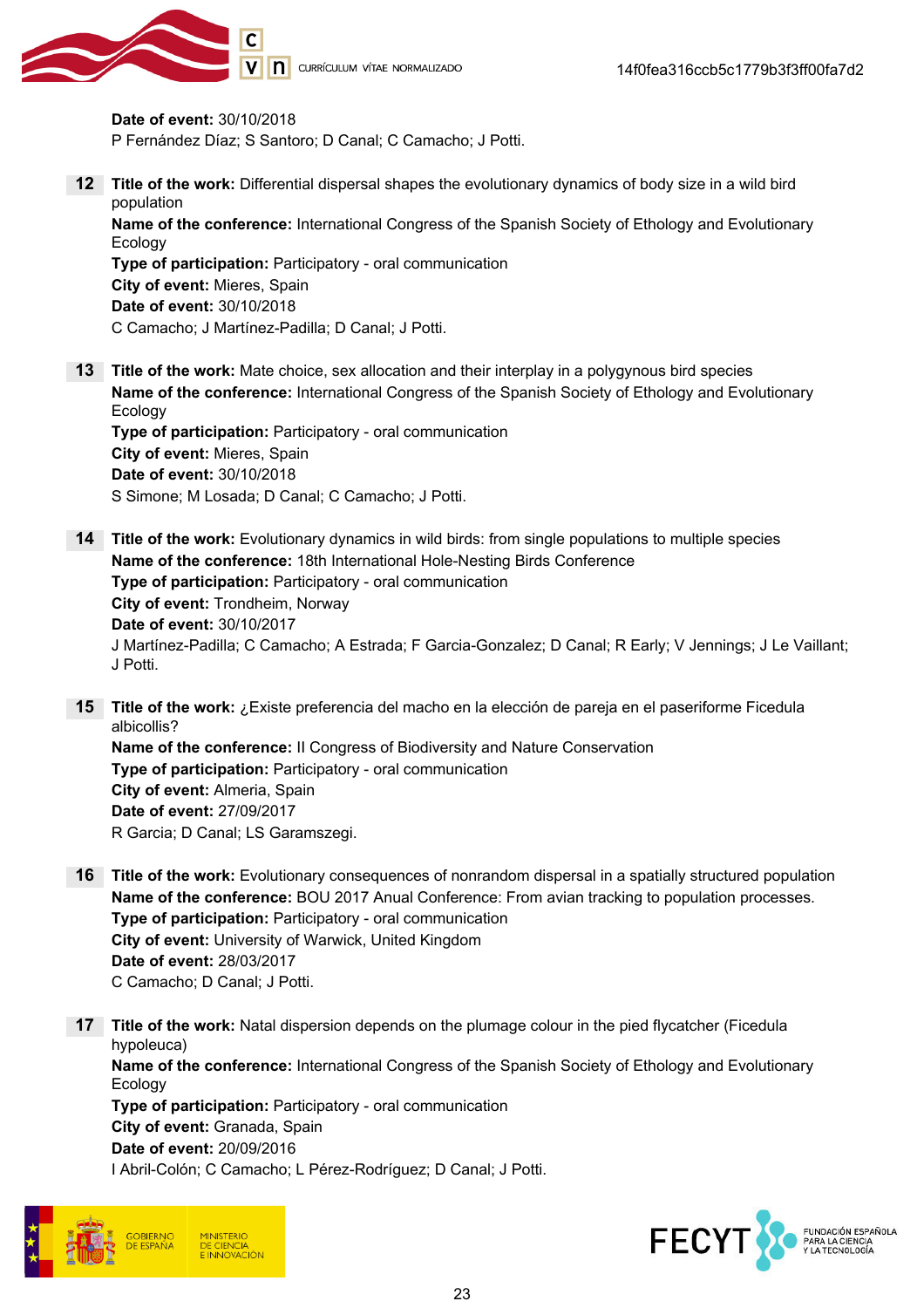

18 Title of the work: Nonrandom dispersal: causes and consequences for population divergence Name of the conference: International Congress of the Spanish Society of Ethology and Evolutionary **Ecology** Type of participation: Participatory - oral communication City of event: Granada, Spain Date of event: 20/09/2016

C Camacho; D Canal; J Potti.

- 19 Title of the work: Using molecular techniques to analyse the reproductive strategy and spatial ecology of the crowned eagle (Buteogallus coronatus) Name of the conference: XVI Argentinian Congress of Ornithology Type of participation: Participatory - oral communication City of event: La Plata, Argentina Date of event: 15/09/2015 JH Sarasola; D Canal; M Galmes; JJ Negro.
- 20 Title of the work: Nonrandom dispersal and evolutionary divergence: insights from a wild bird population Name of the conference: XI 'Ecology and Behaviour' Conference Type of participation: Participatory - oral communication City of event: Toulouse, France Date of event: 17/05/2015 Carlos Camacho; David Canal; Jaime Potti.
- 21 Title of the work: Patterns and fitness consequences of polygamy in the pied flycatcher Name of the conference: XXII Spanish Congress of ornithology Type of participation: Participatory - oral communication City of event: Madrid, Spain Date of event: 06/12/2014 Javier Baraza; David Canal; Carlos Camacho; Jaime Potti.
- 22 Title of the work: Evolución de las señales de solicitación en las crías: el coste de la petición afecta a la eficacia biológica en el papamoscas cerrojillo (Ficedula hypoleuca) Name of the conference: XV Congreso Nacional y XII Iberoamericano de Etología Type of participation: Participatory - oral communication City of event: Barcelona, Catalonia, Spain Date of event: 03/09/2014 End date: 05/09/2014 David Ochoa; Tomás Redondo; Gregorio Moreno-Rueda; Carlos Marfil-Daza; Carlos Camacho; David Canal; Gerardo Jimenez; Jaime Potti.
- 23 Title of the work: Los pollos de papamoscas cerrojillo (Ficedula hypoleuca) reducen el nivel de solicitación en respuesta a la parasitación por el ácaro hematófago Dermanyssus gallinoides Name of the conference: XV Congreso Nacional y XII Iberoamericano de Etología Type of participation: Participatory - oral communication City of event: Barcelona, Catalonia, Spain Date of event: 03/09/2014 End date: 05/09/2014 Gregorio Moreno-Rueda; Tomás Redondo; David Ochoa; Carlos Camacho; David Canal; Carlos Marfil-Daza; Jaime Potti.



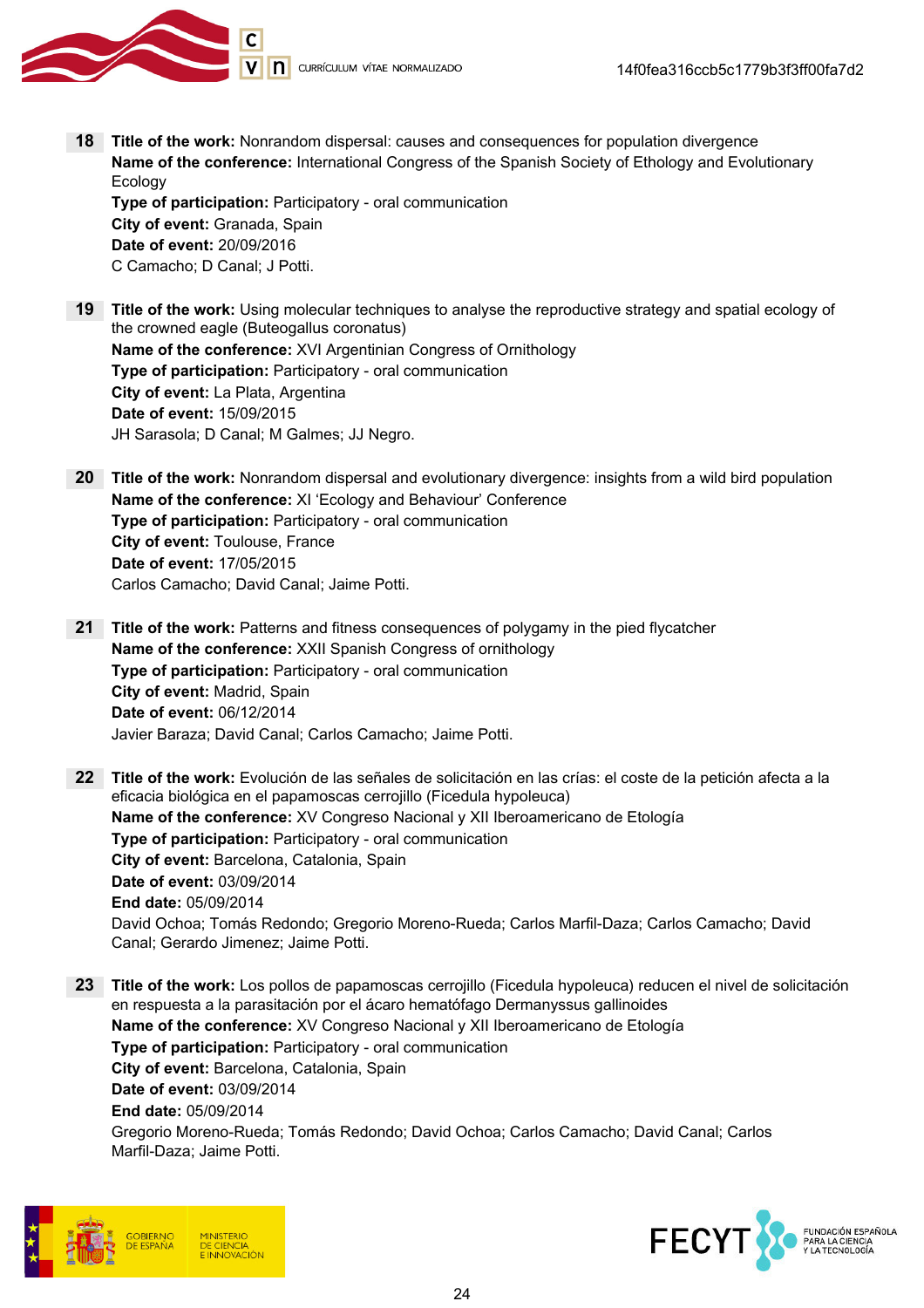

24 Title of the work: Population genetic of the endangered crowned eagle (Harpyhaliaetus coronatus) in **Argentina** Name of the conference: XV Argentinian Congress of ornithology

Type of participation: 'Participatory - poster City of event: La Pampa, Argentina Date of event: 20/09/2013 David Canal; Severine Roques; JH Sarasola; Juan Jose Negro.

- 25 Title of the work: Plastic adjustment to short-scale environmental changes: influence of mean lifetime phenology on response intensity. Poster. International Congress Name of the conference: International Congress "Adapting to Global Change in the Mediterranean Hotspot Type of participation: 'Participatory - poster City of event: Seville, Spain Date of event: 15/09/2013 Carlos Camacho; David Canal; Jaime Potti.
- 26 Title of the work: Asymmetric dispersion may generate evolutionary scenarios at small scale. Oral presentation Name of the conference: XXI Spanish and V Iberian Ornithological Congress Type of participation: Participatory - oral communication City of event: Vitoria, Spain Date of event: 15/12/2012 Carlos Camacho; David Canal; Jaime Potti.
- 27 Title of the work: Male decisions or female availability?. Spatiotemporal patterns of extra pair paternity in a songbird Name of the conference: XIV Congreso Nacional y XI Iberoamericano de Etología Type of participation: Participatory - oral communication City of event: Sevilla, Spain Date of event: 15/09/2012 David Canal; Roger Jovani; Jaime Potti.
- 28 Title of the work: Multiple mating opportunities boost protandry in a pied flycatcher population Name of the conference: 4th lnternational Eurasian Ornithology Congress Type of participation: Participatory - oral communication City of event: Baja, Hungary Date of event: 12/04/2012 End date: 15/04/2012 D Canal; R Jovani; J Potti.
- 29 Title of the work: Evidence for a link between extra pair fertilizations and choice of good genes in pied flycatchers

Name of the conference: Segundo Congreso de la Sociedad Española de Biología Evolutiva Type of participation: 'Participatory - poster City of event: Valencia, Spain Date of event: 29/11/2009 End date: 02/12/2009 D Canal; J Potti.